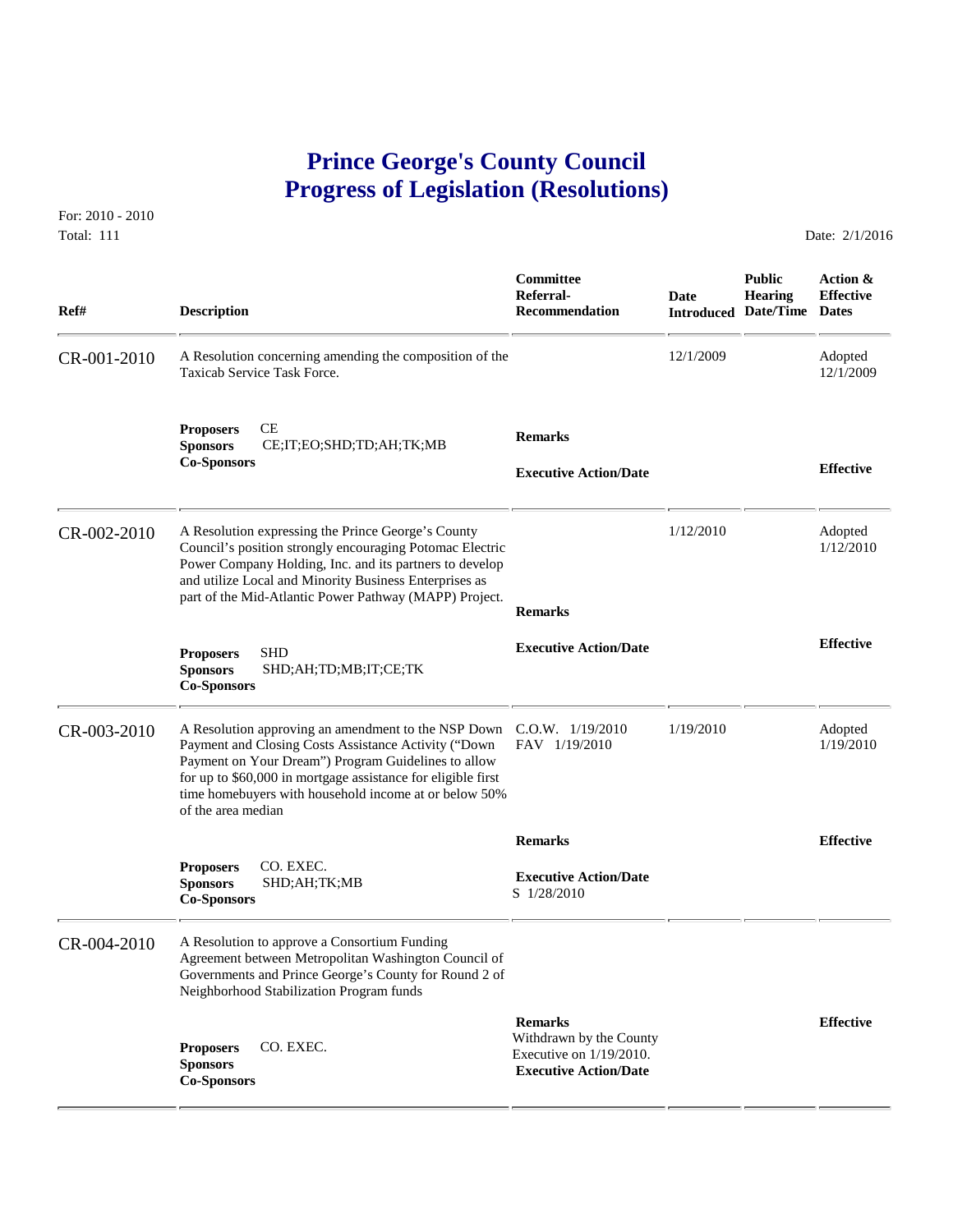| For: 2010-2010<br><b>Total: 111</b> | <b>Prince George's County Council</b><br><b>Progress of Legislation (Resolutions)</b>                                                                                                                                                                                                                                                                                                                                                                                                                                                                                                                                                                       | Page 2 of 25<br>Date: 2/1/2016                                                  |                                        |                                                                      |                                                                     |
|-------------------------------------|-------------------------------------------------------------------------------------------------------------------------------------------------------------------------------------------------------------------------------------------------------------------------------------------------------------------------------------------------------------------------------------------------------------------------------------------------------------------------------------------------------------------------------------------------------------------------------------------------------------------------------------------------------------|---------------------------------------------------------------------------------|----------------------------------------|----------------------------------------------------------------------|---------------------------------------------------------------------|
| Ref#<br>CR-005-2010                 | <b>Description</b><br>A Resolution concerning the 2008 Water and Sewer Plan<br>(August 2009 Amendment Cycle) to change the water and FAV<br>sewer category designations within the 2008 Water and<br>Sewer Plan                                                                                                                                                                                                                                                                                                                                                                                                                                             | Committee<br>Referral-<br><b>Recommendation</b><br>THE $1/26/2010$<br>3/25/2010 | Date<br><b>Introduced</b><br>1/26/2010 | <b>Public</b><br><b>Hearing</b><br>Date/Time<br>3/2/2010<br>10:00 AM | Action &<br><b>Effective</b><br><b>Dates</b><br>Adopted<br>4/6/2010 |
|                                     | CO. EXEC.<br><b>Proposers</b><br><b>Sponsors</b><br>TD<br><b>Co-Sponsors</b>                                                                                                                                                                                                                                                                                                                                                                                                                                                                                                                                                                                | <b>Remarks</b><br><b>Executive Action/Date</b>                                  |                                        |                                                                      | <b>Effective</b><br>4/26/2010                                       |
| CR-006-2010                         | A Resolution approving, with amendments, as an Act of<br>the County Council of Prince George's County, Maryland,<br>sitting as the District Council, the Bowie State MARC<br>Station Sector Plan and Sectional Map Amendment,<br>thereby defining long-range land use and development<br>policies, and setting forth and adopting detailed zoning<br>proposals in portions of Planning Areas 71A and 71B, for<br>the area generally bounded by the Patuxent National<br>Wildlife Research Refuge to the north, the Potomac<br>Power Electric Company easement to the west, the City of<br>Bowie border to the south, and the Patuxent River to the<br>east. | <b>Remarks</b><br><b>Executive Action/Date</b>                                  | 1/26/2010                              |                                                                      | Adopted<br>1/26/2010<br><b>Effective</b><br>1/26/2010               |
|                                     | <b>Proposers</b><br>M-NCPPC<br><b>Sponsors</b><br>IT;AH;SHD<br><b>Co-Sponsors</b>                                                                                                                                                                                                                                                                                                                                                                                                                                                                                                                                                                           |                                                                                 |                                        |                                                                      |                                                                     |
| CR-007-2010                         | A Resolution concerning the Charter Review Commission<br>and Compensation Review Board for the purpose of<br>revising certain appointments to the Charter Review<br>Commission and Compensation Review Board                                                                                                                                                                                                                                                                                                                                                                                                                                                |                                                                                 | 1/26/2010                              |                                                                      | Adopted<br>1/26/2010                                                |
|                                     | TD<br><b>Proposers</b><br>TD;CE;SHD;MB;AH<br><b>Sponsors</b><br><b>Co-Sponsors</b>                                                                                                                                                                                                                                                                                                                                                                                                                                                                                                                                                                          | <b>Remarks</b><br><b>Executive Action/Date</b>                                  |                                        |                                                                      | <b>Effective</b>                                                    |
| CR-008-2010                         | A Resolution reconvening the Agricultural Preservation<br>Work Group to review and evaluate present agricultural<br>preservation policies and recommend to the County<br>Council appropriate revisions to existing policies and<br>laws.                                                                                                                                                                                                                                                                                                                                                                                                                    | <b>Remarks</b>                                                                  | 2/2/2010                               |                                                                      | Adopted<br>2/2/2010                                                 |
|                                     | TD;MB<br><b>Proposers</b><br><b>Sponsors</b><br>TD;MB;EO<br><b>Co-Sponsors</b>                                                                                                                                                                                                                                                                                                                                                                                                                                                                                                                                                                              | <b>Executive Action/Date</b>                                                    |                                        |                                                                      | <b>Effective</b>                                                    |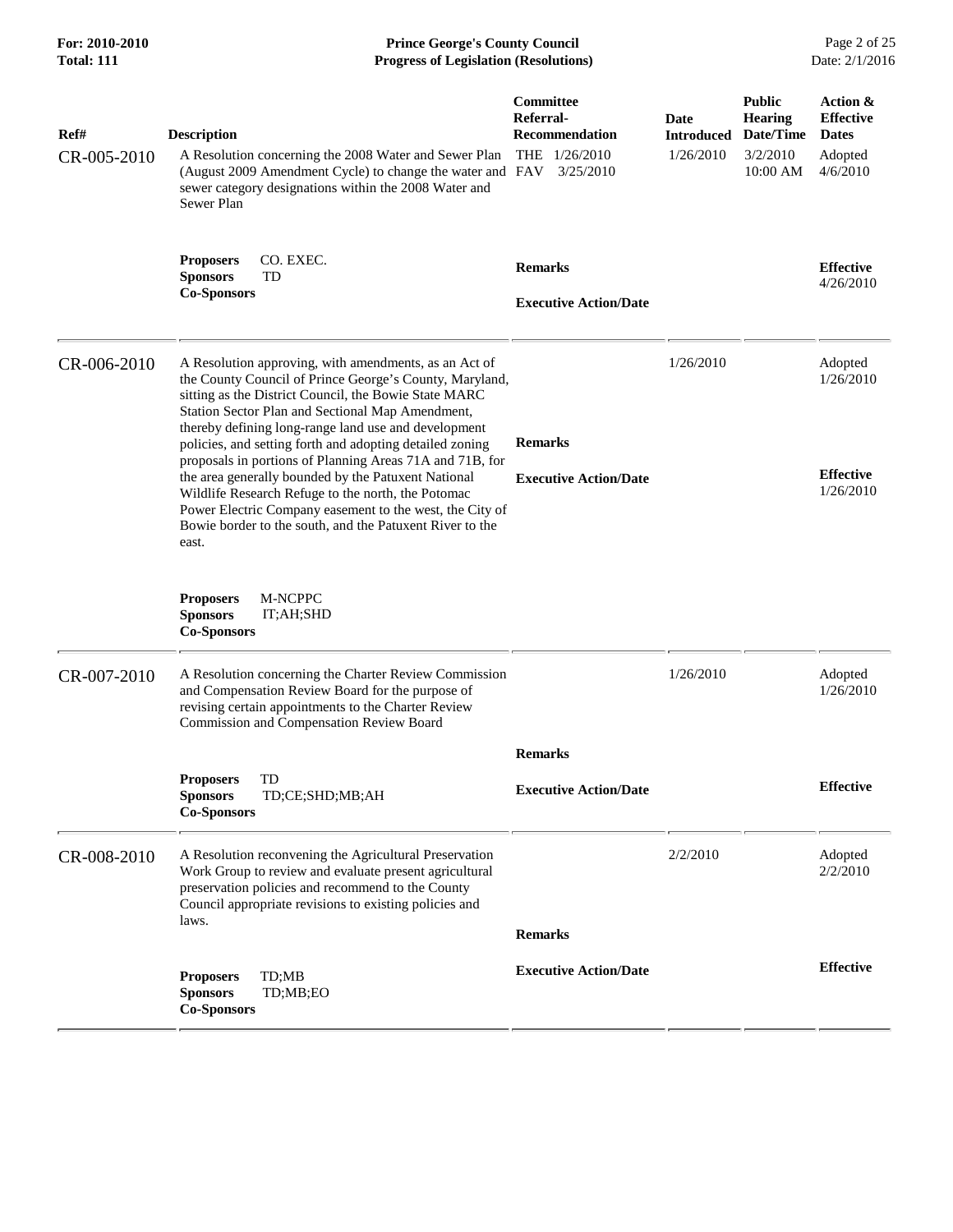**For: 2010-2010 Prince George's County Council** Page 3 of 25<br> **Formal: 111 Progress of Legislation (Resolutions)** Date: 2/1/2016 **Total: 111 Progress of Legislation (Resolutions)** 

| Ref#        | <b>Description</b>                                                                                                                                                                                                                                                                                                                                   | Committee<br>Referral-<br><b>Recommendation</b> | Date<br><b>Introduced</b> | <b>Public</b><br>Hearing<br>Date/Time | Action &<br><b>Effective</b><br><b>Dates</b> |
|-------------|------------------------------------------------------------------------------------------------------------------------------------------------------------------------------------------------------------------------------------------------------------------------------------------------------------------------------------------------------|-------------------------------------------------|---------------------------|---------------------------------------|----------------------------------------------|
| CR-009-2010 | A Resolution endorsing a loan not to exceed \$80,000 to<br>hhgregg, Inc. ("hhgregg") from the Maryland Economic<br>Development Assistance Fund ("MEDAF") and<br>authorizing a loan by the County to hhgregg not to exceed<br>\$50,000 for eligible project costs associated with leasing a<br>facility in the County and capital expenditures        | PSFM 2/16/2010<br>FAV 3/3/2010                  | 2/16/2010                 |                                       | Adopted<br>3/16/2010                         |
|             |                                                                                                                                                                                                                                                                                                                                                      | <b>Remarks</b>                                  |                           |                                       | <b>Effective</b>                             |
|             | CO. EXEC.<br><b>Proposers</b><br><b>Sponsors</b><br>MВ<br><b>Co-Sponsors</b>                                                                                                                                                                                                                                                                         | <b>Executive Action/Date</b><br>S 3/23/2010     |                           |                                       | 3/16/2010                                    |
| CR-010-2010 | A Resolution endorsing a loan not to exceed \$100,000 to<br>Limbach Company LLC ("Limbach") from the Maryland<br>Economic Development Assistance Fund ("MEDAF") and<br>authorizing a loan by the County to Limbach not to exceed<br>\$20,000 for eligible project costs associated with leasing a<br>facility in the County and capital expenditures | PSFM 2/16/2010<br>NR 3/3/2010                   | 2/16/2010                 |                                       | Adopted<br>4/6/2010                          |
|             |                                                                                                                                                                                                                                                                                                                                                      | <b>Remarks</b>                                  |                           |                                       | <b>Effective</b>                             |
|             | <b>Proposers</b><br>CO. EXEC.<br>TD<br><b>Sponsors</b><br><b>Co-Sponsors</b>                                                                                                                                                                                                                                                                         | <b>Executive Action/Date</b><br>S 4/26/2010     |                           |                                       | 4/6/2010                                     |
| CR-011-2010 | A Resolution proposing amendments to the New<br>Carrollton Transit District Overlay Zone and the New<br>Carrollton Transit District Development Plan and<br>directing that a public hearing be held to receive testimony<br>on the proposed amendments.                                                                                              | <b>Remarks</b>                                  | 2/16/2010                 |                                       | Adopted<br>2/16/2010                         |
|             | EO<br><b>Proposers</b><br><b>Sponsors</b><br>EO<br><b>Co-Sponsors</b>                                                                                                                                                                                                                                                                                | <b>Executive Action/Date</b>                    |                           |                                       | <b>Effective</b>                             |
| CR-012-2010 | A Resolution concerning Health Care for the purpose of<br>expressing the County Council's support for the findings<br>and potential next steps articulated in the Assessing<br>Health and Health Care in Prince George's County RAND                                                                                                                 |                                                 | 2/16/2010                 |                                       | Adopted<br>4/6/2010                          |
|             | <b>Health Report</b>                                                                                                                                                                                                                                                                                                                                 | <b>Remarks</b>                                  |                           |                                       |                                              |
|             | <b>SHD</b><br><b>Proposers</b><br><b>Sponsors</b><br>SHD; IT; MB; AH; EO; TD; WC<br><b>Co-Sponsors</b>                                                                                                                                                                                                                                               | <b>Executive Action/Date</b>                    |                           |                                       | <b>Effective</b>                             |
| CR-013-2010 | A Resolution amending the Prince George's County FY<br>2006, FY 2007, FY 2008, FY 2009, and FY 2010 Annual FAV(A) 5/10/2010<br>Action Plans to restructure, reprogram, and approve<br>funding for Community Development Block Grant<br>("CDBG") activities                                                                                           | THE $2/23/2010$                                 | 2/23/2010                 | 4/6/2010<br>1:30 PM                   | Adopted<br>5/11/2010                         |
|             |                                                                                                                                                                                                                                                                                                                                                      | <b>Remarks</b>                                  |                           |                                       | <b>Effective</b>                             |
|             | <b>Proposers</b><br>CO. EXEC.<br><b>Sponsors</b><br>TD<br><b>Co-Sponsors</b>                                                                                                                                                                                                                                                                         | <b>Executive Action/Date</b><br>S 6/8/2010      |                           |                                       |                                              |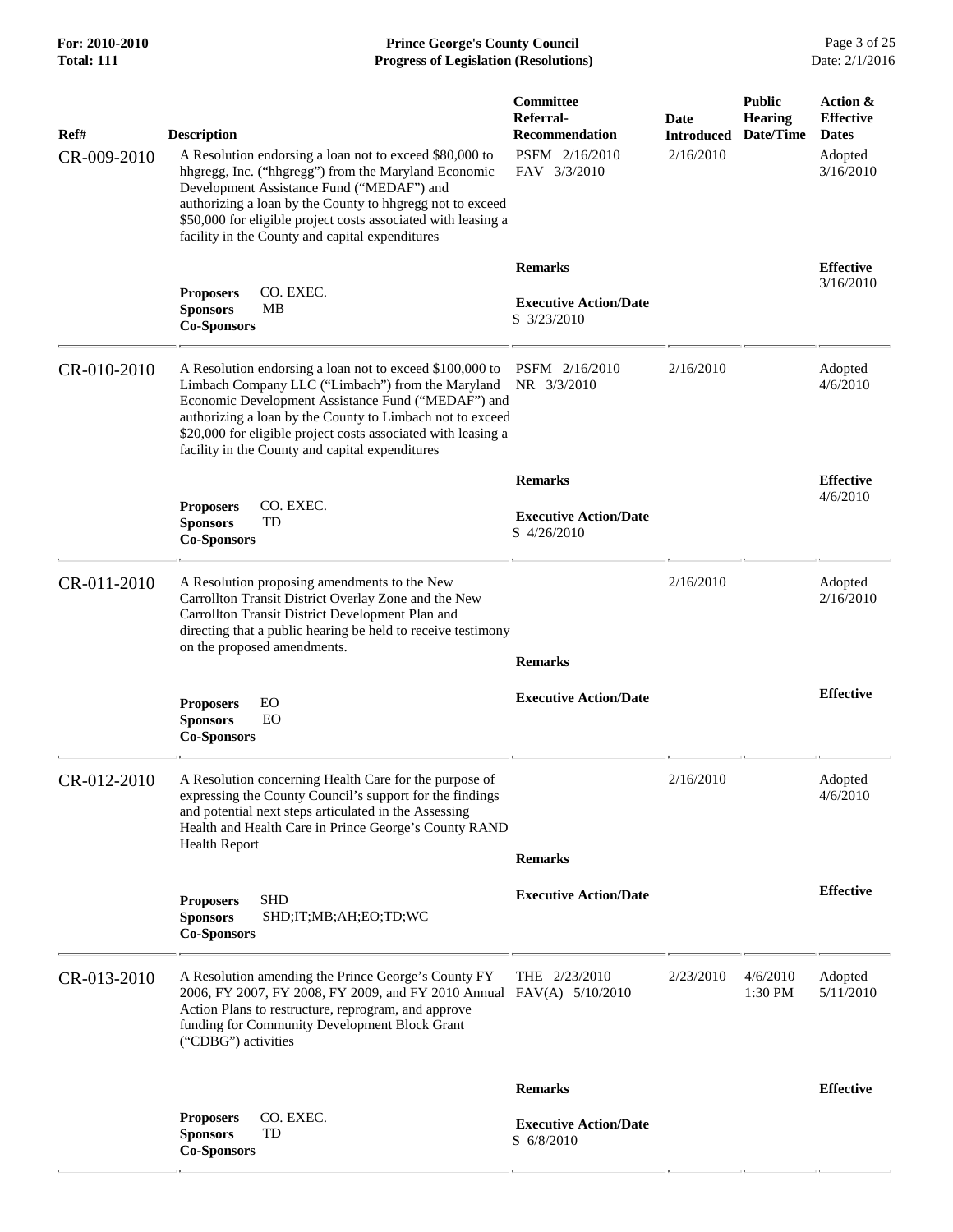| For: 2010-2010<br><b>Total: 111</b> | <b>Prince George's County Council</b><br>Date: 2/1/2016<br><b>Progress of Legislation (Resolutions)</b>                                                                                                                                                                                                                                                                                                                                                                              |                                                              |                                        |                                              |                                                                      |
|-------------------------------------|--------------------------------------------------------------------------------------------------------------------------------------------------------------------------------------------------------------------------------------------------------------------------------------------------------------------------------------------------------------------------------------------------------------------------------------------------------------------------------------|--------------------------------------------------------------|----------------------------------------|----------------------------------------------|----------------------------------------------------------------------|
| Ref#<br>CR-014-2010                 | <b>Description</b><br>A Resolution for the purpose of extending the time for<br>submitting the report of the Compensation Review Board                                                                                                                                                                                                                                                                                                                                               | <b>Committee</b><br>Referral-<br><b>Recommendation</b>       | Date<br><b>Introduced</b><br>2/23/2010 | <b>Public</b><br><b>Hearing</b><br>Date/Time | Action &<br><b>Effective</b><br><b>Dates</b><br>Adopted<br>2/23/2010 |
|                                     | TD<br><b>Proposers</b><br><b>Sponsors</b><br>TD<br><b>Co-Sponsors</b>                                                                                                                                                                                                                                                                                                                                                                                                                | <b>Remarks</b><br><b>Executive Action/Date</b>               |                                        |                                              | <b>Effective</b>                                                     |
| CR-015-2010                         | A Resolution proposing amendments to the Adopted<br>Subregion 4 Master Plan and Endorsed Sectional Map<br>Amendment (Planning Areas 72, 75A, and 75B) and<br>directing that a public hearing be held to take testimony on<br>the proposed amendments.                                                                                                                                                                                                                                | <b>Remarks</b>                                               | 3/2/2010                               |                                              | Adopted<br>3/2/2010                                                  |
|                                     | M-NCPPC<br><b>Proposers</b><br><b>Sponsors</b><br>SHD;AH;CE<br><b>Co-Sponsors</b>                                                                                                                                                                                                                                                                                                                                                                                                    | <b>Executive Action/Date</b>                                 |                                        |                                              | <b>Effective</b>                                                     |
| CR-016-2010                         | A Resolution amending the Prince George's County FY<br>2008 and FY 2009 Annual Action Plans to include as<br>HOME projects: The Singer Building, Romwood Square,<br>Livingston Forest, Rainier Manor, and Parkview at Laurel                                                                                                                                                                                                                                                         | THE 3/2/2010<br>FAV 3/26/2010                                | 3/2/2010                               | 3/23/2010<br>1:30 PM                         | Adopted<br>3/30/2010                                                 |
|                                     | <b>Proposers</b><br>CO. EXEC.<br><b>Sponsors</b><br>TD;WC<br><b>Co-Sponsors</b>                                                                                                                                                                                                                                                                                                                                                                                                      | <b>Remarks</b><br><b>Executive Action/Date</b><br>S 4/5/2010 |                                        |                                              | <b>Effective</b>                                                     |
| CR-017-2010                         | A Resolution concerning the Prince George's County Arts PSFM 3/2/2010<br>and Entertainment District - Admissions and Amusement FAV 4/7/2010<br>Tax Exemption for the purpose of exempting from the<br>admissions and amusement tax gross receipts from any<br>admissions or amusement charge levied by an arts and<br>entertainment enterprise or qualifying residing artist in an<br>arts and entertainment district; and generally relating to an<br>admissions and amusement tax. | <b>Remarks</b>                                               | 3/2/2010                               |                                              | Adopted<br>5/18/2010<br><b>Effective</b>                             |
|                                     | WC<br><b>Proposers</b><br><b>Sponsors</b><br>WC;TD<br><b>Co-Sponsors</b>                                                                                                                                                                                                                                                                                                                                                                                                             | <b>Executive Action/Date</b><br>S 3/1/2011                   |                                        |                                              |                                                                      |
| CR-018-2010                         | A Resolution proposing amendments to the Adopted<br>Central US 1 Corridor Sector Plan and Endorsed<br>Sectional Map Amendment and directing that a public<br>hearing be held to receive testimony on the proposed<br>amendments                                                                                                                                                                                                                                                      |                                                              | 3/2/2010                               |                                              | Adopted<br>3/2/2010                                                  |
|                                     |                                                                                                                                                                                                                                                                                                                                                                                                                                                                                      | <b>Remarks</b>                                               |                                        |                                              |                                                                      |
|                                     | <b>Proposers</b><br>M-NCPPC<br>TD;EO<br><b>Sponsors</b><br><b>Co-Sponsors</b>                                                                                                                                                                                                                                                                                                                                                                                                        | <b>Executive Action/Date</b>                                 |                                        |                                              | <b>Effective</b>                                                     |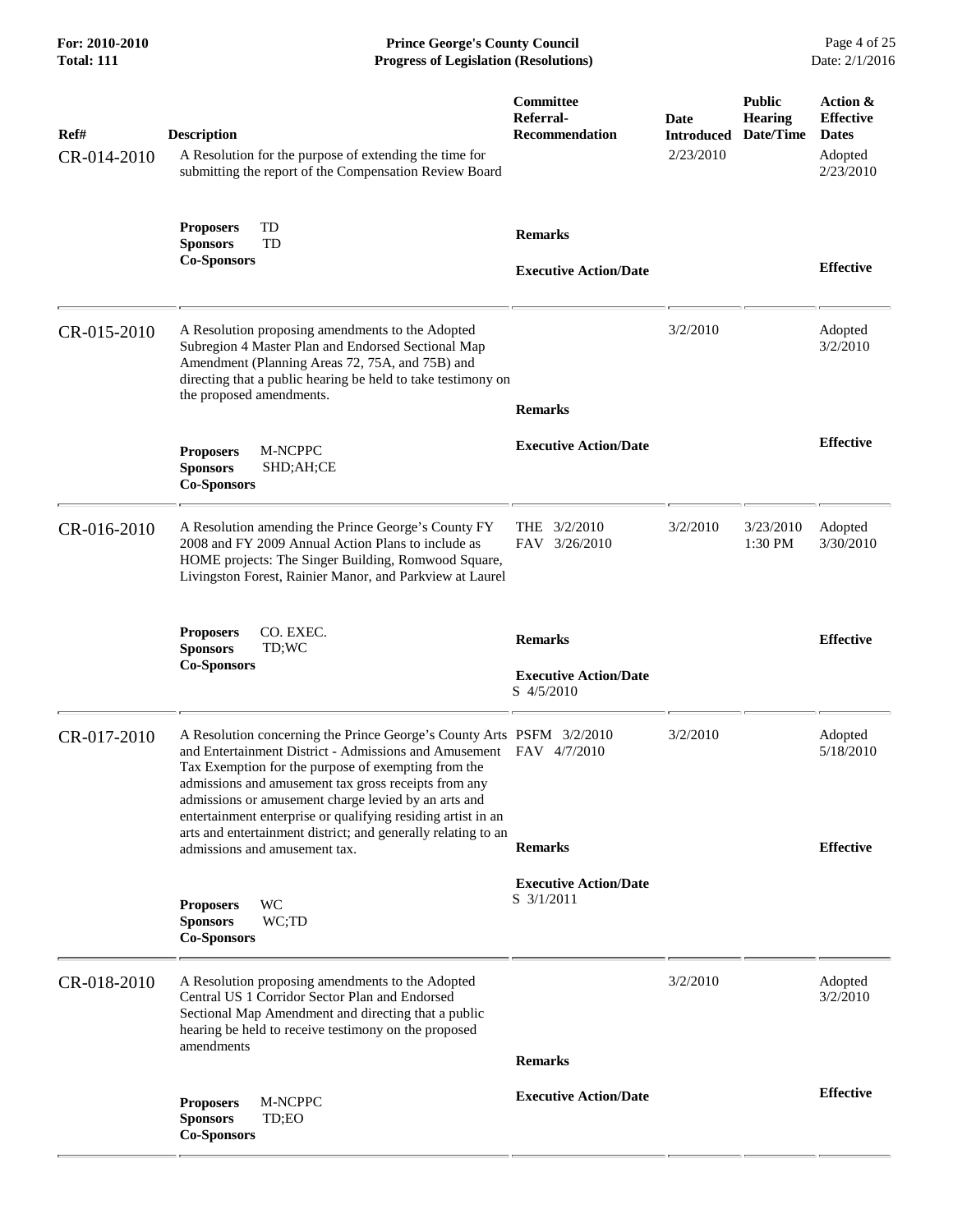| For: 2010-2010<br><b>Total: 111</b> | <b>Prince George's County Council</b><br>Date: 2/1/2016<br><b>Progress of Legislation (Resolutions)</b>                                                                                                                                                                                                                                                                                                                                                                                                                                                                                                                    |                                                                                 |                                       |                                                                      |                                                                      |
|-------------------------------------|----------------------------------------------------------------------------------------------------------------------------------------------------------------------------------------------------------------------------------------------------------------------------------------------------------------------------------------------------------------------------------------------------------------------------------------------------------------------------------------------------------------------------------------------------------------------------------------------------------------------------|---------------------------------------------------------------------------------|---------------------------------------|----------------------------------------------------------------------|----------------------------------------------------------------------|
| Ref#<br>CR-019-2010                 | <b>Description</b><br>A Resolution concerning the 2008 Water and Sewer Plan<br>(December 2009 Amendment Cycle) to change the water<br>and sewer category designations within the 2008 Water<br>and Sewer Plan                                                                                                                                                                                                                                                                                                                                                                                                              | Committee<br>Referral-<br><b>Recommendation</b><br>THE 3/9/2010<br>NR 4/22/2010 | Date<br><b>Introduced</b><br>3/9/2010 | <b>Public</b><br><b>Hearing</b><br>Date/Time<br>4/13/2010<br>1:30 PM | Action &<br><b>Effective</b><br><b>Dates</b><br>Adopted<br>5/11/2010 |
|                                     | CO. EXEC.<br><b>Proposers</b><br><b>Sponsors</b><br>TD<br><b>Co-Sponsors</b>                                                                                                                                                                                                                                                                                                                                                                                                                                                                                                                                               | <b>Remarks</b><br><b>Executive Action/Date</b>                                  |                                       |                                                                      | <b>Effective</b><br>5/20/2010                                        |
| CR-020-2010                         | A Resolution for the purpose of designating Prince<br>George's County as a Recovery Zone for purposes of<br>issuance of Recovery Zone Economic Development<br>Bonds and Recovery Zone Facility Bonds                                                                                                                                                                                                                                                                                                                                                                                                                       | PSFM 3/9/2010<br>$FAV(A)$ 4/7/2010                                              | 3/9/2010                              |                                                                      | Adopted<br>4/20/2010                                                 |
|                                     | <b>Proposers</b><br>CO. EXEC.<br>TD<br><b>Sponsors</b><br><b>Co-Sponsors</b>                                                                                                                                                                                                                                                                                                                                                                                                                                                                                                                                               | <b>Remarks</b><br><b>Executive Action/Date</b>                                  |                                       |                                                                      | <b>Effective</b>                                                     |
| CR-021-2010                         | A Resolution approving the Glenn<br>Dale-Seabrook-Lanham and Vicinity Sector Plan and<br>Sectional Map Amendment, thereby defining long range<br>land use and development policies for a portion of<br>Planning Area 70 or the area bounded by Good Luck<br>Road, Cipriano Road, and Greenbelt Road (MD 193) to<br>the north, including the Prince George's County Sports<br>Center; Glenn Dale Boulevard (MD 193), Daisy Lane,<br>Hillmeade Road, Annapolis Road (MD 450), and<br>Enterprise Road (MD193) to the east; John Hanson<br>Highway (US 50) to the south; and the Capital Beltway<br>$(I-95/I-495)$ to the west | <b>Remarks</b><br><b>Executive Action/Date</b>                                  | 3/16/2010                             |                                                                      | Adopted<br>3/16/2010<br><b>Effective</b><br>3/16/2010                |
|                                     | M-NCPPC<br><b>Proposers</b><br><b>Sponsors</b><br>IT;EO;AH<br><b>Co-Sponsors</b>                                                                                                                                                                                                                                                                                                                                                                                                                                                                                                                                           |                                                                                 |                                       |                                                                      |                                                                      |
| CR-022-2010                         | A Resolution addressing the geographic distribution and<br>balance of the membership of the Maryland-National<br>Capital Park and Planning Commission, confirming David<br>J. Byrd to serve as a member of the Maryland-National<br>Capital Park and Planning Commission and as<br>Chairperson of the Prince George's County Planning<br>Board to serve on a full-time basis                                                                                                                                                                                                                                               | <b>Remarks</b><br>NO ACTION TAKEN<br><b>Executive Action/Date</b>               |                                       |                                                                      | <b>Effective</b>                                                     |
|                                     | CO. EXEC.<br><b>Proposers</b><br><b>Sponsors</b><br><b>Co-Sponsors</b>                                                                                                                                                                                                                                                                                                                                                                                                                                                                                                                                                     |                                                                                 |                                       |                                                                      |                                                                      |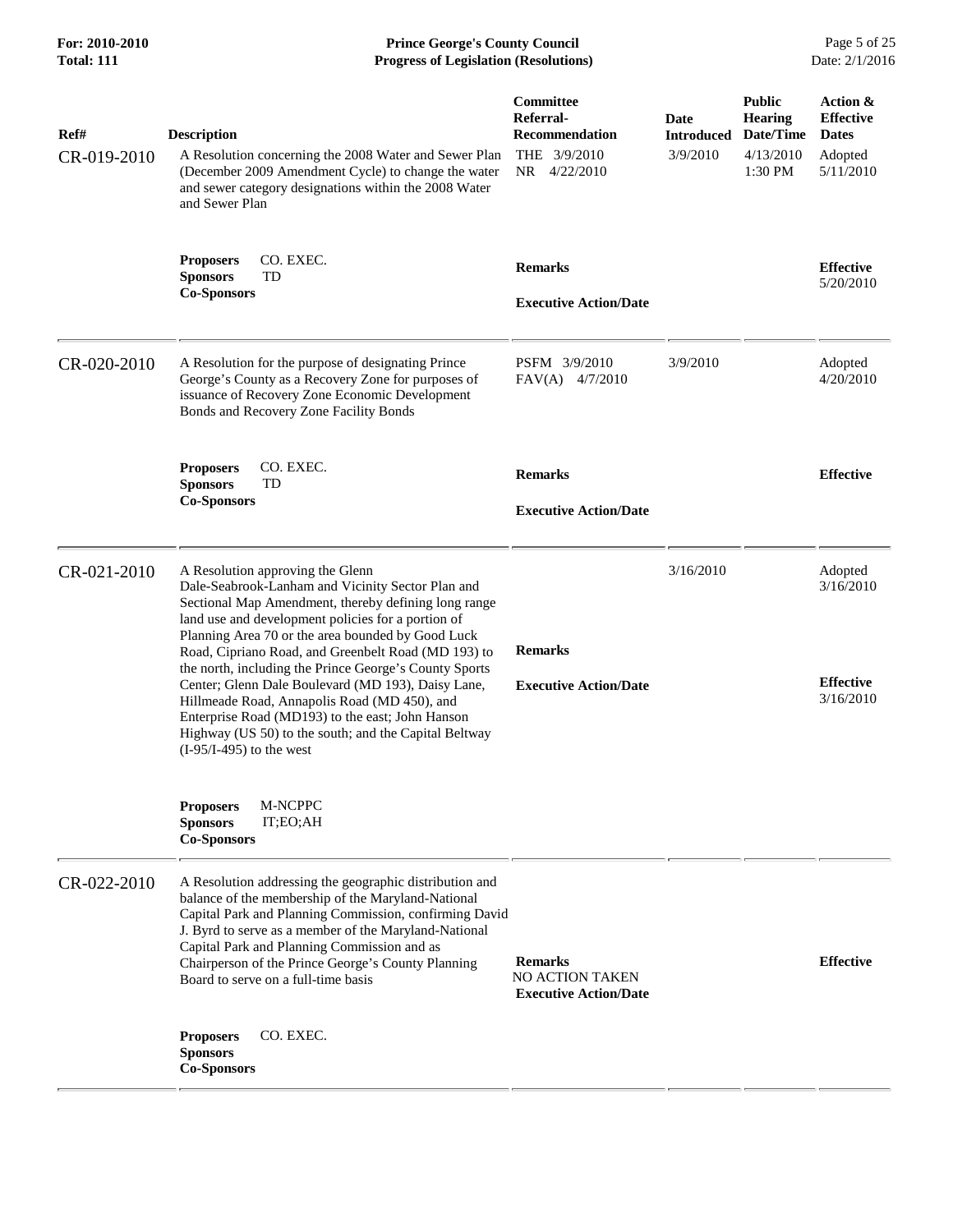**Co-Sponsors** 

**For: 2010-2010 Prince George's County Council** Page 6 of 25<br> **Formal: 111 Progress of Legislation (Resolutions)** Date: 2/1/2016 **Progress of Legislation (Resolutions)** 

| Ref#        | <b>Description</b>                                                                                                                                                                                                                                                                                                                                             | Committee<br>Referral-<br><b>Recommendation</b>                   | Date<br><b>Introduced</b> | <b>Public</b><br><b>Hearing</b><br>Date/Time | Action &<br><b>Effective</b><br><b>Dates</b> |
|-------------|----------------------------------------------------------------------------------------------------------------------------------------------------------------------------------------------------------------------------------------------------------------------------------------------------------------------------------------------------------------|-------------------------------------------------------------------|---------------------------|----------------------------------------------|----------------------------------------------|
| CR-023-2010 | A Resolution establishing and providing for the<br>compensation of the Chairperson of the Prince George's<br><b>County Planning Board</b>                                                                                                                                                                                                                      |                                                                   |                           |                                              |                                              |
|             | <b>Proposers</b><br>CO. EXEC.<br><b>Sponsors</b><br><b>Co-Sponsors</b>                                                                                                                                                                                                                                                                                         | <b>Remarks</b><br>NO ACTION TAKEN<br><b>Executive Action/Date</b> |                           |                                              | <b>Effective</b>                             |
| CR-024-2010 | A Resolution expressing the importance of the 2010<br>Census and the impact it will have on our funding and<br>quality of life for years to come.                                                                                                                                                                                                              |                                                                   | 3/16/2010                 |                                              | Adopted<br>3/16/2010                         |
|             | IT<br><b>Proposers</b>                                                                                                                                                                                                                                                                                                                                         | <b>Remarks</b>                                                    |                           |                                              |                                              |
|             | <b>Sponsors</b><br>IT;TD;AH;EO;SHD<br><b>Co-Sponsors</b>                                                                                                                                                                                                                                                                                                       | <b>Executive Action/Date</b>                                      |                           |                                              | <b>Effective</b>                             |
| CR-025-2010 | A Resolution concerning Maryland - National Capital<br>Park and Planning Commission for the purpose of<br>transferring certain appropriations and expenditures<br>between certain programs in the FY 2009-10 Operating<br>Budget for the Recreation Fund.                                                                                                      | PZED 3/23/2010<br>3/31/2010<br><b>FAV</b>                         | 3/23/2010                 | 4/6/2010<br>1:30 PM                          | Adopted<br>4/6/2010                          |
|             |                                                                                                                                                                                                                                                                                                                                                                | <b>Remarks</b>                                                    |                           |                                              | <b>Effective</b>                             |
|             | <b>Proposers</b><br>IT<br><b>Sponsors</b><br>IT;AH;EO;TD;TK<br><b>Co-Sponsors</b>                                                                                                                                                                                                                                                                              | <b>Executive Action/Date</b>                                      |                           |                                              |                                              |
| CR-026-2010 | A Resolution approving and adopting the Prince George's THE 3/23/2010<br>County FY 2011-2015 Consolidated Plan to ensure<br>federal funding for housing and community development<br>activities                                                                                                                                                                | $FAV(A)$ 5/10/2010                                                | 3/23/2010                 | 4/27/2010<br>6:00 PM                         | Adopted<br>5/11/2010                         |
|             | CO. EXEC.<br><b>Proposers</b><br>TD<br><b>Sponsors</b>                                                                                                                                                                                                                                                                                                         | <b>Remarks</b>                                                    |                           |                                              | <b>Effective</b>                             |
|             | <b>Co-Sponsors</b>                                                                                                                                                                                                                                                                                                                                             | <b>Executive Action/Date</b><br>S 5/13/2010                       |                           |                                              |                                              |
| CR-027-2010 | A Resolution approving and adopting the Prince George's THE 3/23/2010<br>County Fiscal Year 2011 Housing and Community<br>Development Annual Action Plan consisting of federal<br>programs, including their federal funding applications<br>which, along with other resources, serve to implement<br>housing and community development strategies set forth in | FAV(A)<br>5/10/2010                                               | 3/23/2010                 | 4/27/2010<br>6:30 AM                         | Adopted<br>5/11/2010                         |
|             | the County's FY 2011-2015 Consolidated Plan, adopted<br>by CR-26-2010, which Plan was required by the U.S.                                                                                                                                                                                                                                                     | <b>Remarks</b>                                                    |                           |                                              | <b>Effective</b>                             |
|             | Department of Housing and Urban Development (HUD)<br>as a prerequisite to consideration of the funding<br>applications.                                                                                                                                                                                                                                        | <b>Executive Action/Date</b><br>S 5/13/2010                       |                           |                                              |                                              |
|             | <b>Proposers</b><br>CO. EXEC.<br><b>Sponsors</b><br>TD                                                                                                                                                                                                                                                                                                         |                                                                   |                           |                                              |                                              |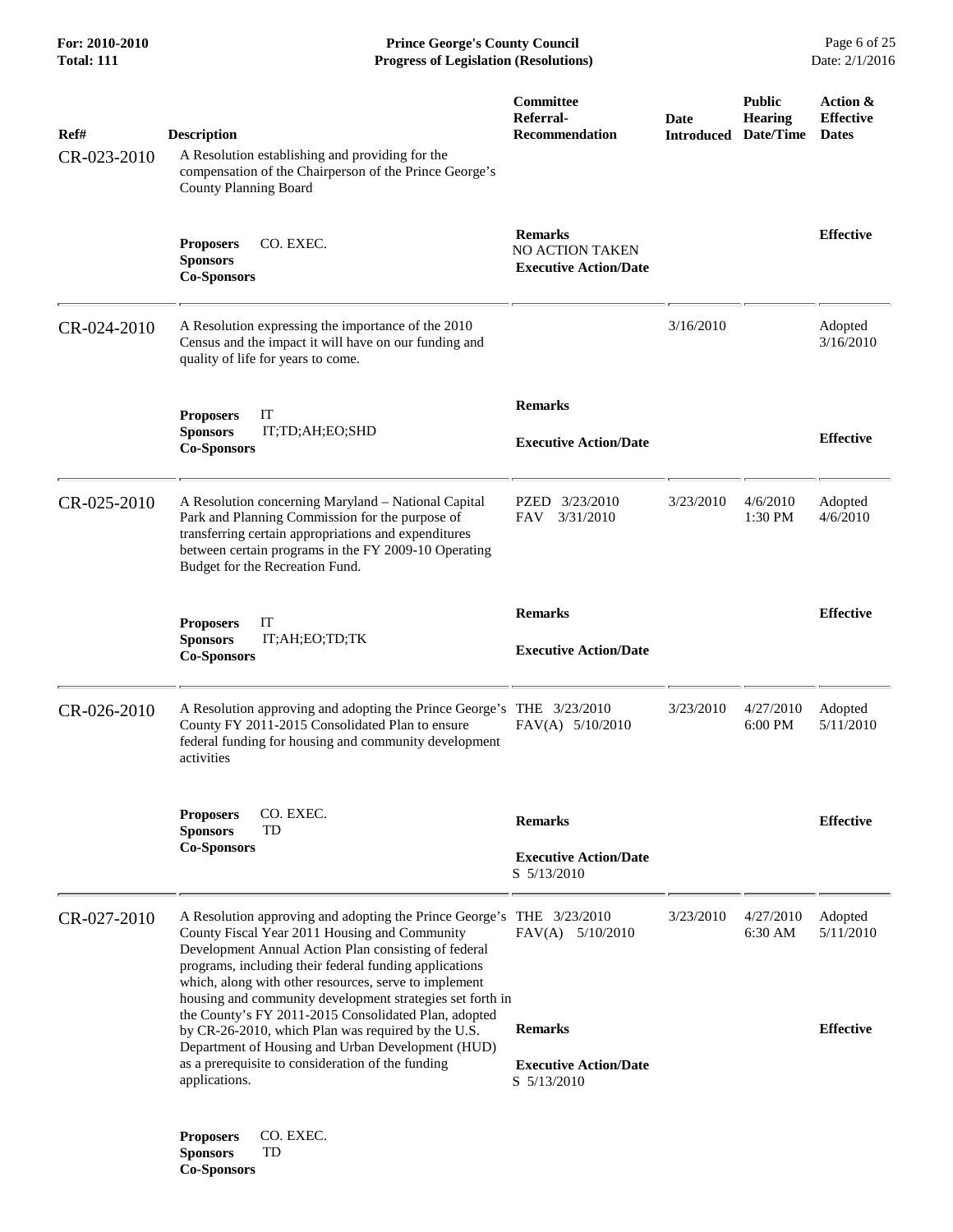| <b>Total: 111</b> | <b>Progress of Legislation (Resolutions)</b>                                                                                                                                                                                                                                                                                                                                                                                                                                                                                                                                                                 |                                                              |           |                                                                | Date: 2/1/2016                               |
|-------------------|--------------------------------------------------------------------------------------------------------------------------------------------------------------------------------------------------------------------------------------------------------------------------------------------------------------------------------------------------------------------------------------------------------------------------------------------------------------------------------------------------------------------------------------------------------------------------------------------------------------|--------------------------------------------------------------|-----------|----------------------------------------------------------------|----------------------------------------------|
| Ref#              | <b>Description</b>                                                                                                                                                                                                                                                                                                                                                                                                                                                                                                                                                                                           | Committee<br>Referral-<br><b>Recommendation</b>              | Date      | <b>Public</b><br><b>Hearing</b><br><b>Introduced Date/Time</b> | Action &<br><b>Effective</b><br><b>Dates</b> |
| CR-028-2010       | A Resolution proposing amendments to the Adopted<br>Master Plan and Endorsed SMA for Subregion I<br>(Planning Areas, 60, 61, 62, and 64), which defines<br>long-range land use and development policies for guiding<br>future development and sets forth the zoning to implement<br>the land use policies within the Subregion I area bounded Remarks<br>by the border of Montgomery County on the west;<br>Howard County and City of Laurel on the north; Anne<br>Arundel County, the Baltimore-Washington Parkway and<br>MD 201 on the east; and Powder Mill Road and the<br>Capital Beltway on the south. | <b>Executive Action/Date</b>                                 | 3/25/2010 |                                                                | Adopted<br>3/25/2010<br><b>Effective</b>     |
|                   | <b>Proposers</b><br>M-NCPPC<br><b>Sponsors</b><br>TD<br><b>Co-Sponsors</b>                                                                                                                                                                                                                                                                                                                                                                                                                                                                                                                                   |                                                              |           |                                                                |                                              |
| CR-029-2010       | A Resolution establishing the Equine Industry Task Force PZED 3/30/2010<br>to explore and facilitate the economic development<br>potential of the equine industry in Prince George's<br>County.                                                                                                                                                                                                                                                                                                                                                                                                              | $FAV(A)$ 4/7/2010                                            | 3/30/2010 |                                                                | Adopted<br>4/20/2010                         |
|                   | SHD;MB<br><b>Proposers</b><br><b>Sponsors</b><br>SHD;MB;TD;TK<br><b>Co-Sponsors</b>                                                                                                                                                                                                                                                                                                                                                                                                                                                                                                                          | <b>Remarks</b><br><b>Executive Action/Date</b>               |           |                                                                | <b>Effective</b>                             |
| CR-030-2010       | A Resolution supporting the recommendations of the 2009 C.O.W. 3/30/2010<br>Joint Base Andrews Naval Air Facility Washington Joint FAV(A) 3/30/2010<br>Land Use Study (JLUS) and establishing the JLUS<br><b>Implementation Committee</b>                                                                                                                                                                                                                                                                                                                                                                    |                                                              | 3/30/2010 |                                                                | Adopted<br>3/30/2010                         |
|                   | <b>Proposers</b><br>SHD;MB<br>SHD;MB;TD;CE;EO<br><b>Sponsors</b><br><b>Co-Sponsors</b>                                                                                                                                                                                                                                                                                                                                                                                                                                                                                                                       | <b>Remarks</b><br><b>Executive Action/Date</b>               |           |                                                                | <b>Effective</b>                             |
| CR-031-2010       | A Resolution concerning the State of Maryland<br>Neighborhood and Community Assistance Program for<br>the purpose of expressing approval of the project<br>submitted by HomeFree-USA to the Maryland Department<br>of Housing and Community Development for participation<br>in the Department's Community Investment Tax Credit<br>Program.                                                                                                                                                                                                                                                                 | THE 4/13/2010<br>FAV<br>6/10/2010                            | 4/13/2010 |                                                                | Adopted<br>6/15/2010                         |
|                   | CO. EXEC.<br><b>Proposers</b><br><b>Sponsors</b><br>TD<br><b>Co-Sponsors</b>                                                                                                                                                                                                                                                                                                                                                                                                                                                                                                                                 | <b>Remarks</b><br><b>Executive Action/Date</b><br>S 7/6/2010 |           |                                                                | <b>Effective</b>                             |

**For: 2010-2010 Prince George's County Council** Page 7 of 25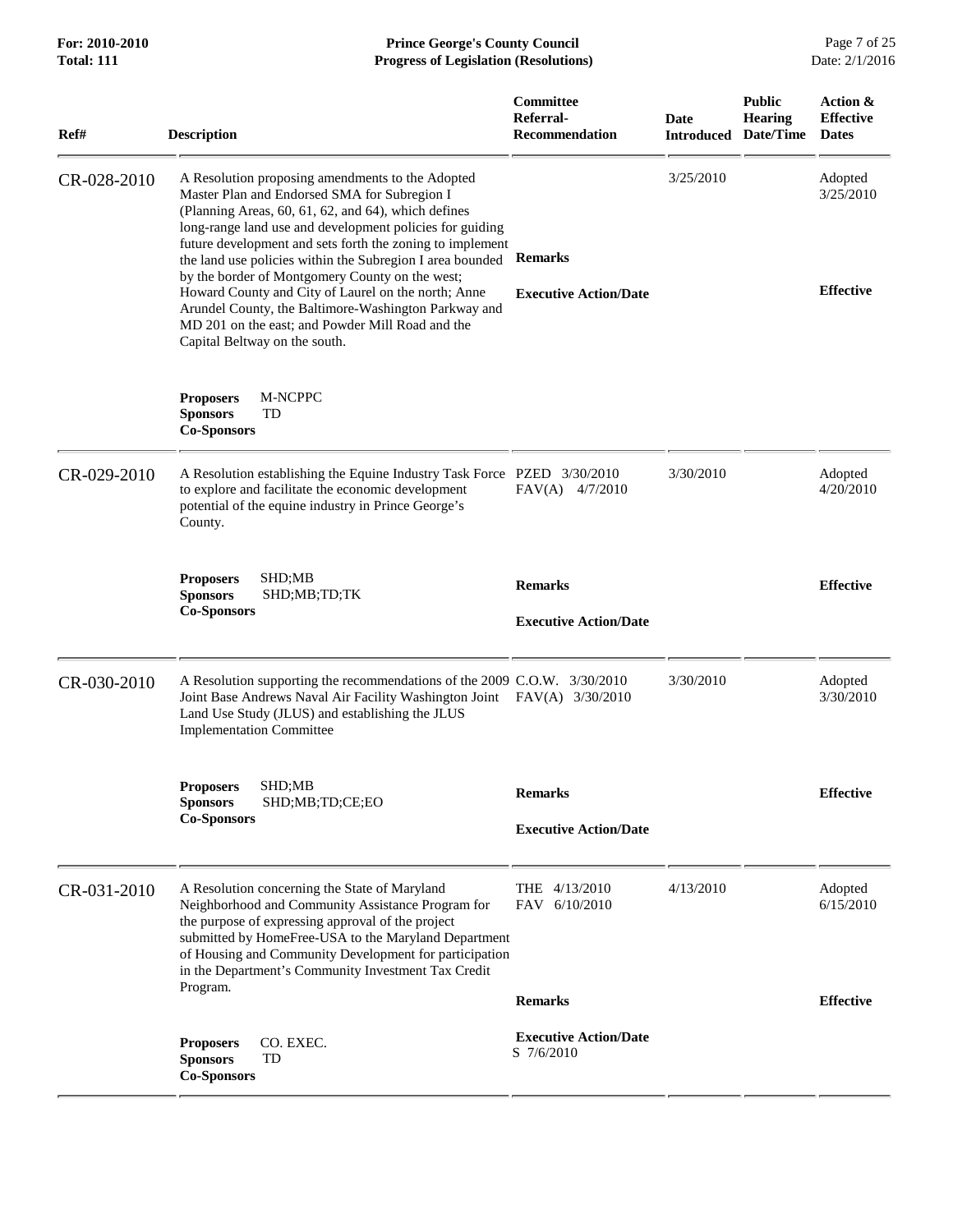**For: 2010-2010 Prince George's County Council** Page 8 of 25<br> **Formal: 111 Progress of Legislation (Resolutions)** Date: 2/1/2016 **Total: 111 Progress of Legislation (Resolutions)** 

| Ref#<br>CR-032-2010 | <b>Description</b><br>A Resolution concerning Financial Literacy Month for the<br>purpose of expressing the Council's recognition of the<br>month of April as National Financial Literacy Month.                              | Committee<br>Referral-<br><b>Recommendation</b>    | <b>Date</b><br><b>Introduced</b><br>4/13/2010 | <b>Public</b><br><b>Hearing</b><br>Date/Time | Action &<br><b>Effective</b><br><b>Dates</b><br>Adopted<br>4/13/2010 |
|---------------------|-------------------------------------------------------------------------------------------------------------------------------------------------------------------------------------------------------------------------------|----------------------------------------------------|-----------------------------------------------|----------------------------------------------|----------------------------------------------------------------------|
|                     | <b>Proposers</b><br>IT<br><b>Sponsors</b><br>IT;TD;MB;EO;WC<br><b>Co-Sponsors</b>                                                                                                                                             | <b>Remarks</b><br><b>Executive Action/Date</b>     |                                               |                                              | <b>Effective</b>                                                     |
| CR-033-2010         | A Resolution approving the Adopted Transit District<br>Overlay Zone and Transit District Development Plan for<br>New Carrollton Area and TDOZ, as amended by<br>CR-11-2010.                                                   |                                                    | 5/4/2010                                      |                                              | Adopted<br>5/4/2010                                                  |
|                     |                                                                                                                                                                                                                               | <b>Remarks</b>                                     |                                               |                                              |                                                                      |
|                     | <b>Proposers</b><br><b>M-NCPPC</b><br><b>Sponsors</b><br>EO<br><b>Co-Sponsors</b>                                                                                                                                             | <b>Executive Action/Date</b>                       |                                               |                                              | <b>Effective</b><br>5/4/2010                                         |
| CR-034-2010         | A Resolution adopting the updated County-wide Hazard<br>Mitigation Plan as required by the Federal Emergency<br>Management Agency (FEMA) in order to be eligible for<br>federal mitigation assistance for any natural hazards | THE $5/11/2010$<br>C.O.W. 6/1/2010<br>FAV 6/1/2010 | 5/11/2010                                     |                                              | Adopted<br>6/1/2010                                                  |
|                     | CO. EXEC.<br><b>Proposers</b><br><b>Sponsors</b><br>SHD;AH;TD<br><b>Co-Sponsors</b>                                                                                                                                           | <b>Remarks</b><br><b>Executive Action/Date</b>     |                                               |                                              | <b>Effective</b>                                                     |
| CR-035-2010         | A Resolution amending the Prince George's County FY<br>2006 and FY 2008 Annual Action Plans to reprogram and<br>approve funding for Community Development Block<br>Grant ("CDBG") activities                                  |                                                    |                                               |                                              |                                                                      |
|                     |                                                                                                                                                                                                                               | <b>Remarks</b>                                     |                                               |                                              | <b>Effective</b>                                                     |
|                     | CO. EXEC.<br><b>Proposers</b><br><b>Sponsors</b><br><b>Co-Sponsors</b>                                                                                                                                                        | <b>Executive Action/Date</b>                       |                                               |                                              |                                                                      |
| CR-036-2010         | A Resolution approving Fiscal Year 2011 Operating and<br>Capital Budgets of the Washington Suburban Sanitary<br>Commission and recommendation of Water and Sewer<br>rates and Ad Valorem Tax Levies for Fiscal Year 2011.     |                                                    | 5/27/2010                                     |                                              | Adopted<br>5/27/2010                                                 |
|                     |                                                                                                                                                                                                                               | <b>Remarks</b>                                     |                                               |                                              |                                                                      |
|                     | TD<br><b>Proposers</b><br><b>Sponsors</b><br>TD;CE;SHD;MB<br><b>Co-Sponsors</b>                                                                                                                                               | <b>Executive Action/Date</b>                       |                                               |                                              | <b>Effective</b><br>7/1/2010                                         |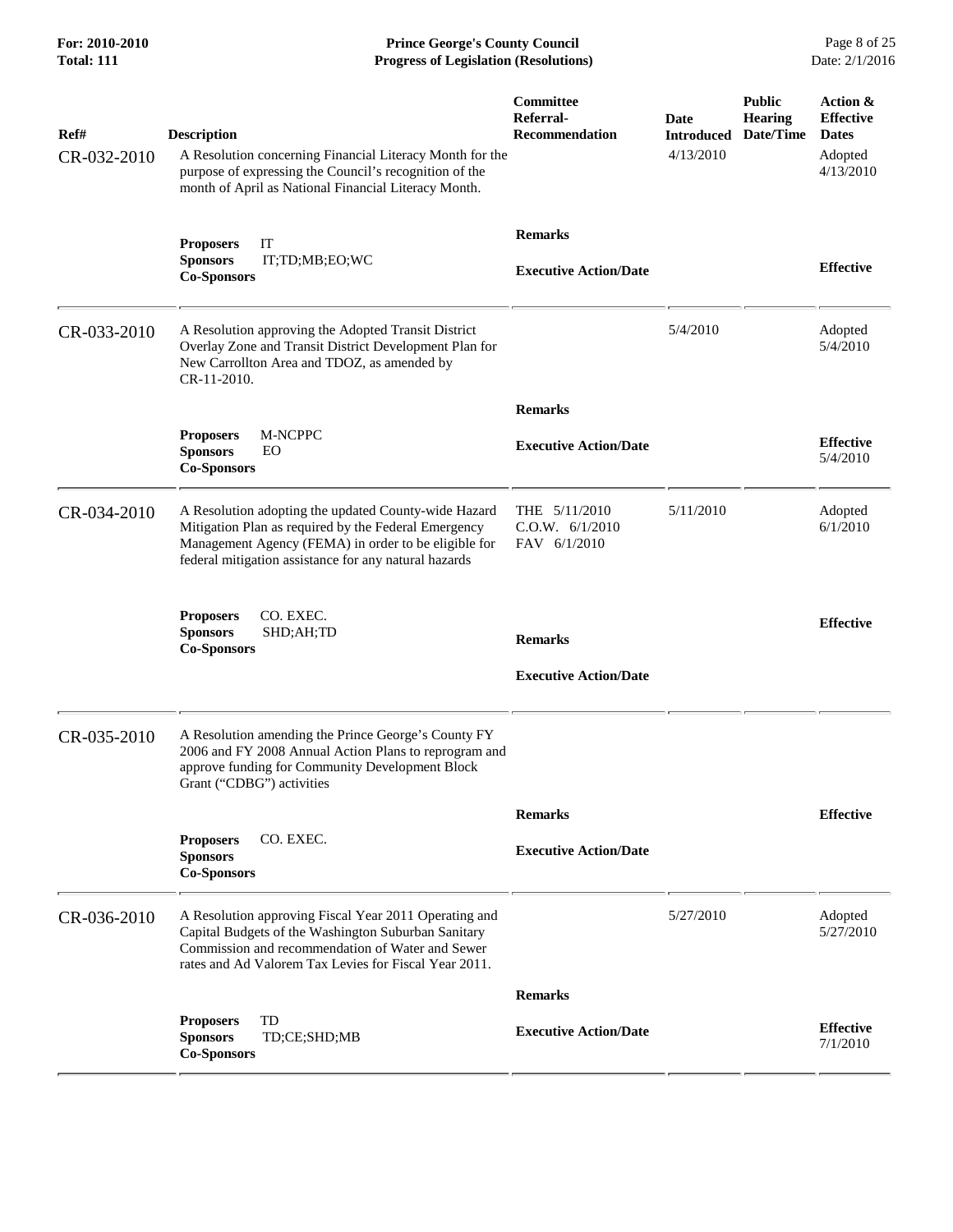**For: 2010-2010 Prince George's County Council** Page 9 of 25<br> **Formal: 111 Progress of Legislation (Resolutions)** Date: 2/1/2016 **Total: 111 Progress of Legislation (Resolutions)** 

| Ref#<br>CR-037-2010 | <b>Description</b><br>A Resolution approving the Washington Suburban<br>Sanitary Commission Fiscal Years 2011-2016 Capital<br>Improvement Program and FY 2011 Capital Improvement<br>Program for Prince George's County for Water and Sewer | Committee<br>Referral-<br>Recommendation       | Date<br><b>Introduced</b><br>5/27/2010 | <b>Public</b><br><b>Hearing</b><br>Date/Time | Action &<br><b>Effective</b><br><b>Dates</b><br>Adopted<br>5/27/2010 |
|---------------------|---------------------------------------------------------------------------------------------------------------------------------------------------------------------------------------------------------------------------------------------|------------------------------------------------|----------------------------------------|----------------------------------------------|----------------------------------------------------------------------|
|                     | TD<br><b>Proposers</b>                                                                                                                                                                                                                      | <b>Remarks</b><br><b>Executive Action/Date</b> |                                        |                                              | <b>Effective</b>                                                     |
|                     | <b>Sponsors</b><br>TD;SHD;AH<br><b>Co-Sponsors</b>                                                                                                                                                                                          |                                                |                                        |                                              | 7/1/2010                                                             |
| CR-038-2010         | A Resolution approving the Fiscal Year 2011 Washington<br>Suburban Transit Commission's Administrative Budget                                                                                                                               |                                                | 5/27/2010                              |                                              | Adopted<br>5/27/2010                                                 |
|                     | TD<br><b>Proposers</b>                                                                                                                                                                                                                      | <b>Remarks</b>                                 |                                        |                                              |                                                                      |
|                     | TD;CE;SHD<br><b>Sponsors</b><br><b>Co-Sponsors</b>                                                                                                                                                                                          | <b>Executive Action/Date</b>                   |                                        |                                              | <b>Effective</b><br>7/1/2010                                         |
| CR-039-2010         | A Resolution concerning the Fiscal Year 2011 Operating<br>Budget and Capital Improvement Program of the Revenue<br>Authority of Prince George's County                                                                                      |                                                | 5/27/2010                              |                                              | Adopted<br>5/27/2010                                                 |
|                     | TD<br><b>Proposers</b>                                                                                                                                                                                                                      | <b>Remarks</b>                                 |                                        |                                              |                                                                      |
|                     | TD;SHD;AH<br><b>Sponsors</b><br><b>Co-Sponsors</b>                                                                                                                                                                                          | <b>Executive Action/Date</b>                   |                                        |                                              | <b>Effective</b><br>7/1/2010                                         |
| CR-040-2010         | A Resolution concerning the Fiscal Year 2011 Operating<br>Budget and Capital Improvement Program of the<br>Redevelopment Authority of Prince George's County                                                                                |                                                | 5/27/2010                              |                                              | Adopted<br>5/27/2010                                                 |
|                     | TD<br><b>Proposers</b>                                                                                                                                                                                                                      | <b>Remarks</b>                                 |                                        |                                              |                                                                      |
|                     | <b>Sponsors</b><br>TD;AH;SHD<br><b>Co-Sponsors</b>                                                                                                                                                                                          | <b>Executive Action/Date</b>                   |                                        |                                              | <b>Effective</b><br>7/1/2010                                         |
| CR-041-2010         | A Resolution modifying the WSSC System Development<br>Charge (SDC) to help finance capital costs and to provide<br>for full and/or partial waivers of the charge for certain<br>revitalization, biotechnology, elderly housing projects and |                                                | 5/27/2010                              |                                              | Adopted<br>5/27/2010                                                 |
|                     | properties used primarily for recreational and educational<br>programs and services for youth.                                                                                                                                              | <b>Remarks</b>                                 |                                        |                                              |                                                                      |
|                     | TD<br><b>Proposers</b><br><b>Sponsors</b><br>TD;SHD<br><b>Co-Sponsors</b>                                                                                                                                                                   | <b>Executive Action/Date</b>                   |                                        |                                              | <b>Effective</b><br>7/1/2010                                         |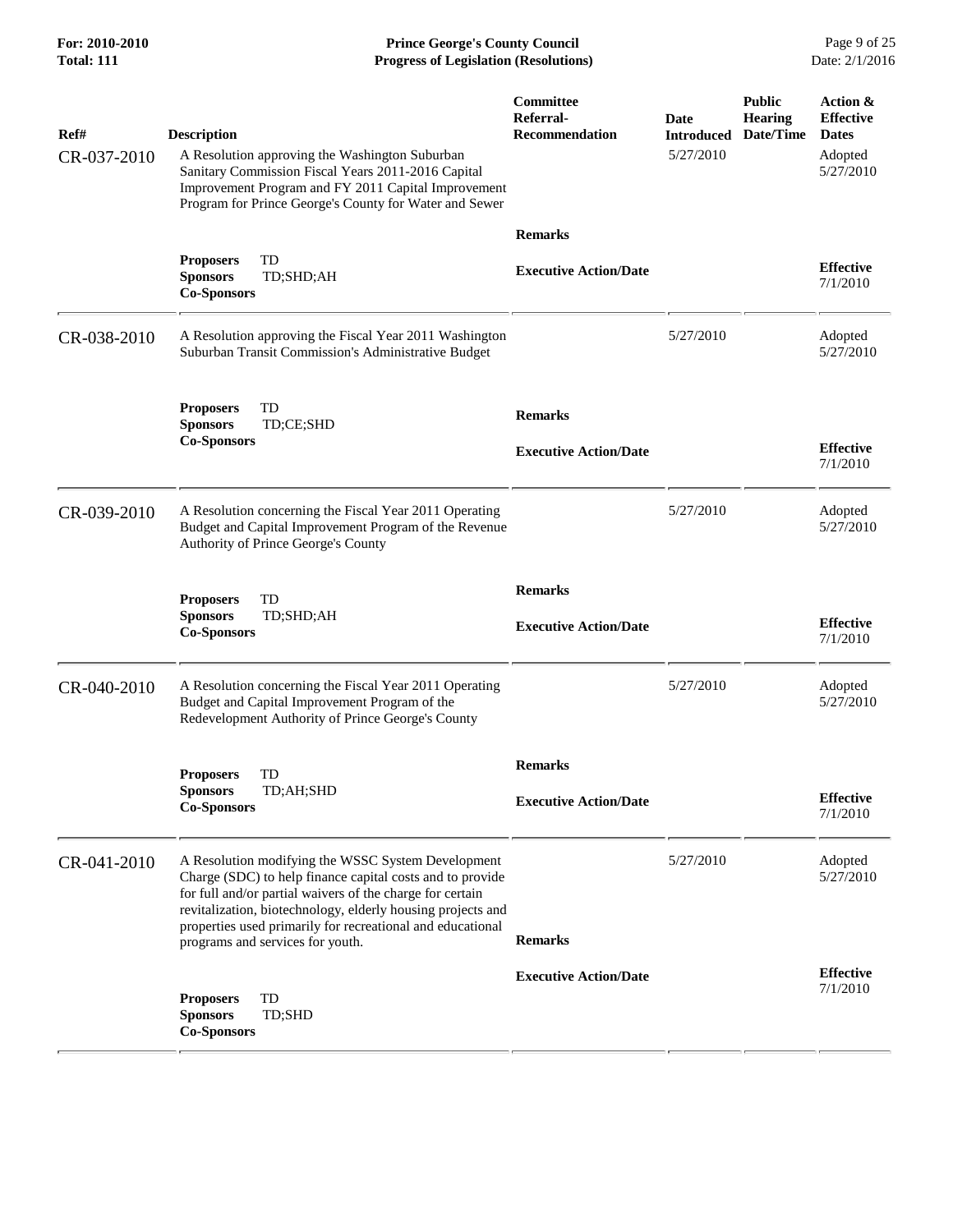| For: 2010-2010<br><b>Total: 111</b> | <b>Prince George's County Council</b><br>Page 10 of 25<br>Date: 2/1/2016<br><b>Progress of Legislation (Resolutions)</b>                                                                                                                                                                                                                                                                                                                                                                                                            |                                                                                                                      |                                       |                                              |                                                                      |
|-------------------------------------|-------------------------------------------------------------------------------------------------------------------------------------------------------------------------------------------------------------------------------------------------------------------------------------------------------------------------------------------------------------------------------------------------------------------------------------------------------------------------------------------------------------------------------------|----------------------------------------------------------------------------------------------------------------------|---------------------------------------|----------------------------------------------|----------------------------------------------------------------------|
| Ref#<br>CR-042-2010                 | <b>Description</b><br>A Resolution to adopt individual codes and standards of<br>the National Fire Protection Association in accordance<br>with Section 11-253 of the Prince George's County Code                                                                                                                                                                                                                                                                                                                                   | Committee<br>Referral-<br><b>Recommendation</b><br>PSFM 6/1/2010<br>FAV 6/9/2010                                     | Date<br><b>Introduced</b><br>6/1/2010 | <b>Public</b><br><b>Hearing</b><br>Date/Time | Action &<br><b>Effective</b><br><b>Dates</b><br>Adopted<br>6/22/2010 |
|                                     | CO. EXEC.<br><b>Proposers</b><br><b>Sponsors</b><br>TD;AH<br><b>Co-Sponsors</b>                                                                                                                                                                                                                                                                                                                                                                                                                                                     | <b>Remarks</b><br><b>Executive Action/Date</b>                                                                       |                                       |                                              | <b>Effective</b>                                                     |
| CR-043-2010                         | A Resolution concerning Supplementary Appropriations<br>of Federal, State and other funds in the amount of<br>\$8,541,857 for the Fire/EMS Department, Police<br>Department, Office of Homeland Security, Office of the<br>State's Attorney, Department of Corrections, Department<br>of Environmental Resources, Department of Family<br>Services, Health Department, Department of Social<br>Services, Department of Housing and Community<br>Development, Department of Public Worksa and<br>Transportation and Non-Departmental | PSFM 6/1/2010<br>$FAV(A)$ 6/9/2010<br><b>Remarks</b><br><b>Executive Action/Date</b>                                 | 6/1/2010                              | 6/22/2010<br>10:00 AM                        | Adopted<br>6/22/2010<br><b>Effective</b><br>6/22/2010                |
|                                     | CO. EXEC.<br><b>Proposers</b><br><b>Sponsors</b><br>TD;AH;EO;IT;SHD<br><b>Co-Sponsors</b>                                                                                                                                                                                                                                                                                                                                                                                                                                           |                                                                                                                      |                                       |                                              |                                                                      |
| CR-044-2010                         | A Resolution amending certain revenues and expenditures PZED 6/1/2010<br>in the Approved Maryland-National Capital Park and<br>Planning Commission's Annual Budget for the Fiscal<br>Year 2010.                                                                                                                                                                                                                                                                                                                                     | FAV(A)<br>6/16/2010                                                                                                  | 6/1/2010                              | 6/22/2010<br>10:00 AM                        | Adopted<br>6/22/2010                                                 |
|                                     | <b>Proposers</b><br>M-NCPPC<br><b>Sponsors</b><br>TD<br><b>Co-Sponsors</b>                                                                                                                                                                                                                                                                                                                                                                                                                                                          | <b>Remarks</b><br><b>Executive Action/Date</b>                                                                       |                                       |                                              | <b>Effective</b>                                                     |
| CR-045-2010                         | A Resolution amending Salary Schedule A effective July<br>1, 2009 through June 30, 2010 for Council 67, American<br>Federation of State, County and Municipal Employees<br>(AFSCME), AFL-CIO, and its affiliated Locals 1170,<br>2462, 2735 and 3389                                                                                                                                                                                                                                                                                | PSFM 6/1/2010<br>FAV 6/9/2010                                                                                        | 6/1/2010                              |                                              | Adopted<br>7/13/2010                                                 |
|                                     | CO. EXEC.<br><b>Proposers</b><br><b>Sponsors</b><br>AH;SHD<br><b>Co-Sponsors</b>                                                                                                                                                                                                                                                                                                                                                                                                                                                    | <b>Remarks</b><br>See also CB-39-2010;<br>retroactively effective to<br>July 1, 2009<br><b>Executive Action/Date</b> |                                       |                                              | <b>Effective</b><br>7/13/2010                                        |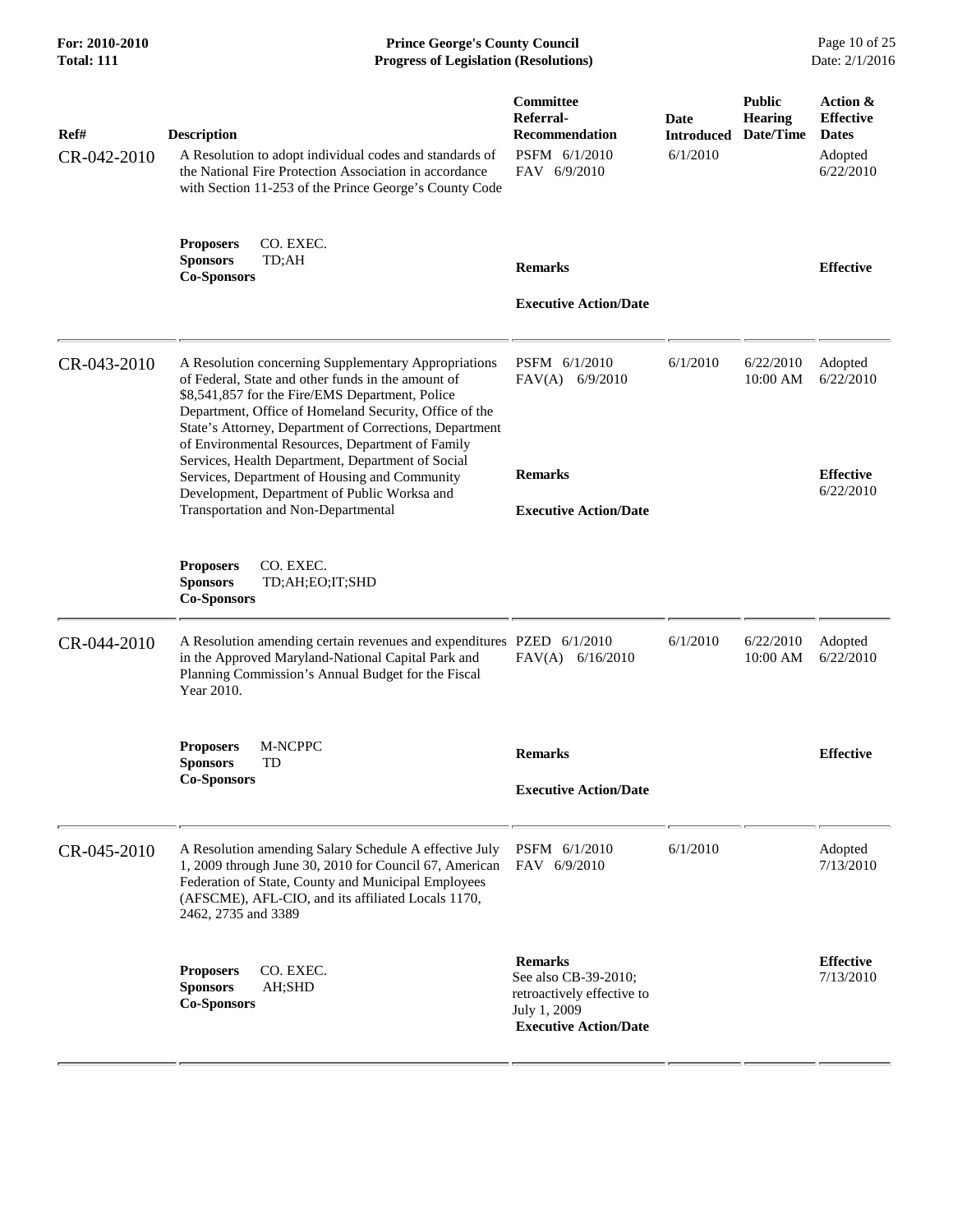**For: 2010-2010 Prince George's County Council** Page 11 of 25<br> **Prince George's County Council** Page 11 of 25<br> **Progress of Legislation (Resolutions)** Date: 2/1/2016 **Total: 111 Progress of Legislation (Resolutions)** 

| Ref#        | <b>Description</b>                                                                                                                                                                                                                                                                                                                                                                                         | Committee<br>Referral-<br><b>Recommendation</b>                       | <b>Date</b><br><b>Introduced</b> | <b>Public</b><br><b>Hearing</b><br>Date/Time | Action &<br><b>Effective</b><br><b>Dates</b> |
|-------------|------------------------------------------------------------------------------------------------------------------------------------------------------------------------------------------------------------------------------------------------------------------------------------------------------------------------------------------------------------------------------------------------------------|-----------------------------------------------------------------------|----------------------------------|----------------------------------------------|----------------------------------------------|
| CR-046-2010 | A Resolution to amend the Salary Plan for Council 67,<br>American Federation of State, County and Municipal<br>Employees (AFSCME), AFL-CIO, and its affiliated Local<br>241 (School Crossing Guards) Salary Schedule X<br>effective July 1, 2009 through June 30, 2010                                                                                                                                     | PSFM 6/1/2010<br>FAV 6/9/2010                                         | 6/1/2010                         |                                              | Adopted<br>7/13/2010                         |
|             | <b>Proposers</b><br>CO. EXEC.<br><b>Sponsors</b><br>TD;AH;SHD<br><b>Co-Sponsors</b>                                                                                                                                                                                                                                                                                                                        | <b>Remarks</b><br>See also CB-48-2010<br><b>Executive Action/Date</b> |                                  |                                              | <b>Effective</b>                             |
| CR-047-2010 | A Resolution amending the composition of the Equine<br><b>Industry Task Force</b>                                                                                                                                                                                                                                                                                                                          |                                                                       | 6/1/2010                         |                                              | Adopted<br>6/1/2010                          |
|             | <b>Proposers</b><br>SHD;MB<br><b>Sponsors</b><br>SHD;MB;TK<br><b>Co-Sponsors</b>                                                                                                                                                                                                                                                                                                                           | <b>Remarks</b><br><b>Executive Action/Date</b>                        |                                  |                                              | <b>Effective</b>                             |
| CR-048-2010 | A RESOLUTION identifying inconsistencies between the<br>Preliminary Central Annapolis Road Sector Plan and<br>existing or proposed State or County facilities and<br>approving the inclusion of any new transportation<br>proposals prior to the adoption of the sector plan by the<br>Prince George's County Planning Board.                                                                              | <b>Remarks</b>                                                        | 6/1/2010                         |                                              | Adopted<br>6/1/2010                          |
|             | M-NCPPC<br><b>Proposers</b><br><b>Sponsors</b><br>AH;EO;SHD<br><b>Co-Sponsors</b>                                                                                                                                                                                                                                                                                                                          | <b>Executive Action/Date</b>                                          |                                  |                                              | <b>Effective</b>                             |
| CR-049-2010 | A Resolution approving with amendments, as an Act of<br>the County Council of Prince George's County, Maryland,<br>sitting as the District Council, the Master Plan and<br>Sectional Map Amendment (SMA) for Subregion 4,<br>thereby defining long-range land use and development<br>policies, and setting forth and adopting detailed zoning<br>proposals in Planning Areas 72, 75A, and 75B for the area | <b>Remarks</b>                                                        | 6/1/2010                         |                                              | Adopted<br>6/1/2010                          |
|             | generally bounded by the US 50 to the north, the Capital<br>Beltway to the east, Suitland Parkway to the south, and<br>the District of Columbia to the west                                                                                                                                                                                                                                                | <b>Executive Action/Date</b>                                          |                                  |                                              | <b>Effective</b><br>6/1/2010                 |
|             | M-NCPPC<br><b>Proposers</b><br><b>Sponsors</b><br>AH;SHD;CE<br><b>Co-Sponsors</b>                                                                                                                                                                                                                                                                                                                          |                                                                       |                                  |                                              |                                              |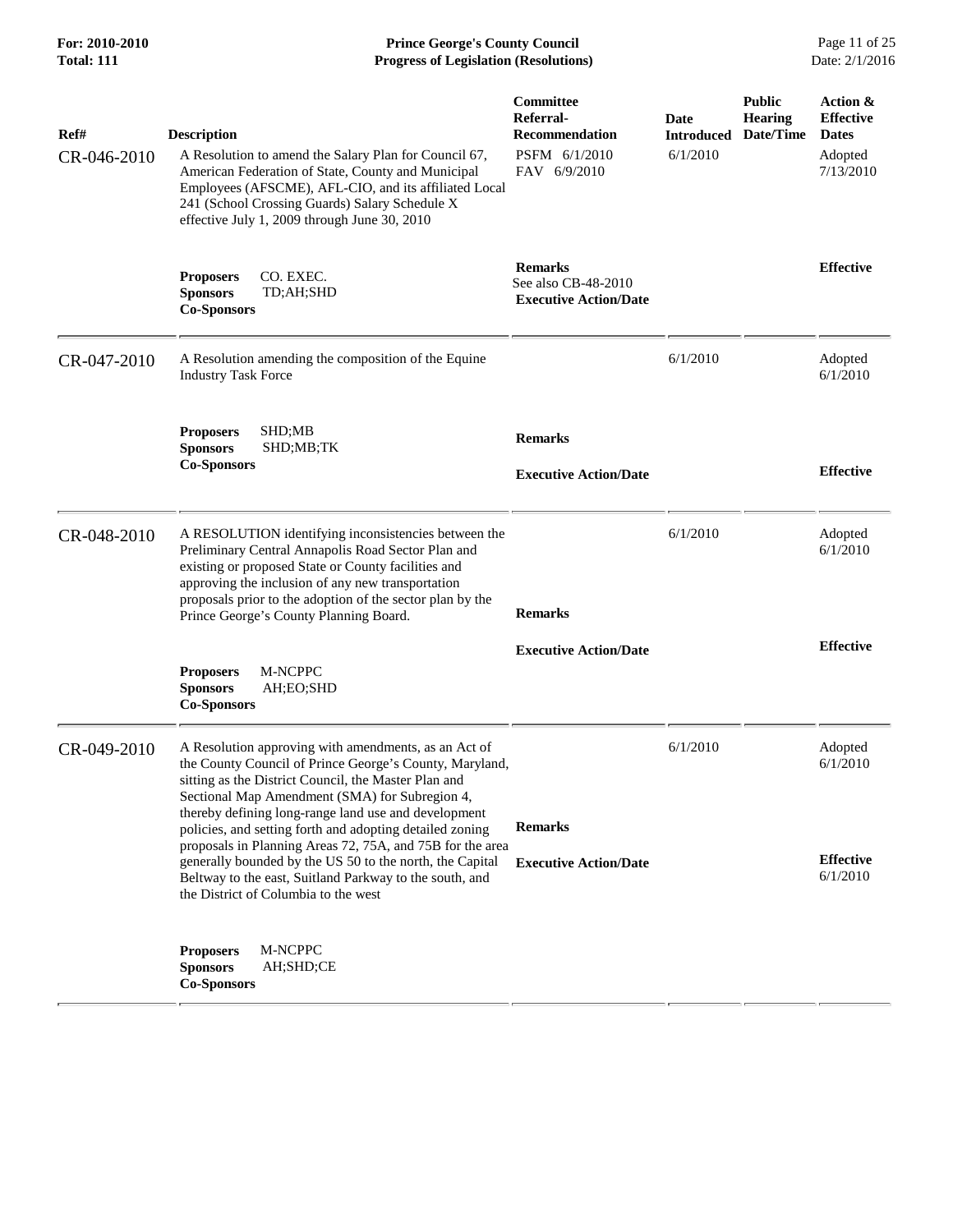## **For: 2010-2010 Prince George's County Council** Page 12 of 25<br> **Formal: 111 Progress of Legislation (Resolutions)** Date: 2/1/2016 **Total: 111 Progress of Legislation (Resolutions)**

| Ref#        | <b>Description</b>                                                                                                                                                                                                                                                                                                                                                                                                                                                                                                                                                                                                                                       | Committee<br>Referral-<br><b>Recommendation</b> | Date<br><b>Introduced</b> | <b>Public</b><br><b>Hearing</b><br>Date/Time | Action &<br><b>Effective</b><br><b>Dates</b> |
|-------------|----------------------------------------------------------------------------------------------------------------------------------------------------------------------------------------------------------------------------------------------------------------------------------------------------------------------------------------------------------------------------------------------------------------------------------------------------------------------------------------------------------------------------------------------------------------------------------------------------------------------------------------------------------|-------------------------------------------------|---------------------------|----------------------------------------------|----------------------------------------------|
| CR-050-2010 | A Resolution approving with amendments, as an Act of<br>the County Council of Prince George's County, Maryland,<br>sitting as the District Council, the Central US 1 Corridor<br>Sector Plan and Sectional Map Amendment (SMA),<br>thereby defining long-range land use and development<br>policies, and setting forth and adopting detailed zoning<br>proposals in Planning Area 66 for the area generally                                                                                                                                                                                                                                              | <b>Remarks</b>                                  | 6/1/2010                  |                                              | Adopted<br>6/1/2010                          |
|             | comprised of the properties bounded by the city<br>boundaries of College Park to the north, the southern limit<br>of mixed-use properties south of Guilford Road to the<br>south, and commercial, mixed-use, vacant and related<br>properties fronting or oriented to US 1 to the east and<br>west, including established residential areas along<br>Guilford Drive, Knox Road, and Cherry Hill Road, and<br>commercial and residential properties located in the<br>Hollywood community at the intersection of Rhode Island<br>Avenue and Edgewood Road and all properties inclusive<br>of 47th Place West between Lackawanna Street and 48th<br>Place. | <b>Executive Action/Date</b>                    |                           |                                              | <b>Effective</b><br>6/1/2010                 |
|             | <b>Proposers</b><br><b>M-NCPPC</b><br><b>Sponsors</b><br>AH;EO<br><b>Co-Sponsors</b>                                                                                                                                                                                                                                                                                                                                                                                                                                                                                                                                                                     |                                                 |                           |                                              |                                              |
| CR-051-2010 | A Resolution for the purpose of approving the Adopted<br>Prince George's County Historic Sites and Districts Plan<br>with amendments                                                                                                                                                                                                                                                                                                                                                                                                                                                                                                                     | C.O.W. 6/8/2010<br>$FAV(A)$ 6/8/2010            | 6/8/2010                  |                                              | Adopted<br>6/8/2010                          |
|             | <b>Proposers</b><br>M-NCPPC<br><b>Sponsors</b><br>TD;SHD;EO;MB;IT;CE;AH<br><b>Co-Sponsors</b>                                                                                                                                                                                                                                                                                                                                                                                                                                                                                                                                                            | <b>Remarks</b><br><b>Executive Action/Date</b>  |                           |                                              | <b>Effective</b><br>6/8/2010                 |
| CR-052-2010 | A Resolution amending the composition of the 2009 Joint<br>Base Andrews Naval Air Facility Joint Land Use Study<br>Implementation Committee.                                                                                                                                                                                                                                                                                                                                                                                                                                                                                                             |                                                 | 6/15/2010                 |                                              | Adopted<br>6/15/2010                         |
|             | SHD;MB<br><b>Proposers</b><br><b>Sponsors</b><br>SHD;MB<br><b>Co-Sponsors</b>                                                                                                                                                                                                                                                                                                                                                                                                                                                                                                                                                                            | <b>Remarks</b><br><b>Executive Action/Date</b>  |                           |                                              | <b>Effective</b>                             |
| CR-053-2010 | A Resolution expressing Prince George's County's<br>support for the Juneteenth National Holiday Campaign<br>and Observance                                                                                                                                                                                                                                                                                                                                                                                                                                                                                                                               |                                                 | 6/15/2010                 |                                              | Adopted<br>6/15/2010                         |
|             | <b>SHD</b><br><b>Proposers</b><br><b>Sponsors</b><br>SHD;TD;MB;TK;IT;CE;EO;WC<br><b>Co-Sponsors</b>                                                                                                                                                                                                                                                                                                                                                                                                                                                                                                                                                      | <b>Remarks</b><br><b>Executive Action/Date</b>  |                           |                                              | <b>Effective</b>                             |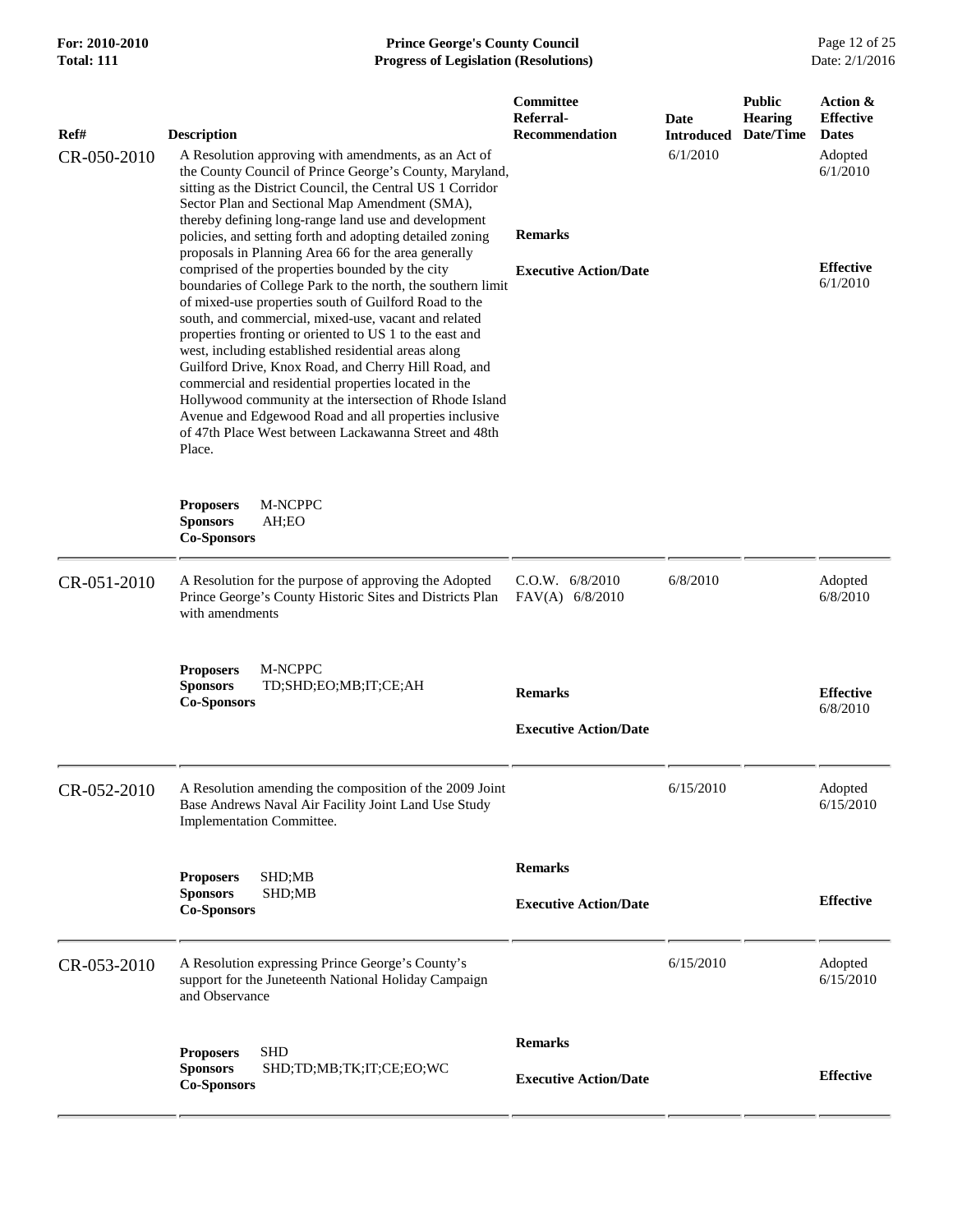| For: 2010-2010<br><b>Total: 111</b> | <b>Prince George's County Council</b><br>Date: 2/1/2016<br><b>Progress of Legislation (Resolutions)</b>                                                                                                                                                                                                                                                              |                                                                   |                                        |                                              |                                                                      |
|-------------------------------------|----------------------------------------------------------------------------------------------------------------------------------------------------------------------------------------------------------------------------------------------------------------------------------------------------------------------------------------------------------------------|-------------------------------------------------------------------|----------------------------------------|----------------------------------------------|----------------------------------------------------------------------|
| Ref#<br>CR-054-2010                 | <b>Description</b><br>A Resolution imposing and levying the tax rates and<br>causing to be raised the amount of taxes required by the<br>adopted budget so as to balance the budget as to proposed<br>income and expenditures for the fiscal year beginning July<br>1, 2010; and to set forth the State tax levy and the<br>Stormwater Management District tax levy. | Committee<br>Referral-<br><b>Recommendation</b><br><b>Remarks</b> | Date<br><b>Introduced</b><br>6/15/2010 | <b>Public</b><br><b>Hearing</b><br>Date/Time | Action &<br><b>Effective</b><br><b>Dates</b><br>Adopted<br>6/15/2010 |
|                                     | TD<br><b>Proposers</b><br><b>Sponsors</b><br>TD;TK<br><b>Co-Sponsors</b>                                                                                                                                                                                                                                                                                             | <b>Executive Action/Date</b>                                      |                                        |                                              | <b>Effective</b><br>7/1/2010                                         |
| CR-055-2010                         | A Resolution concerning Public Safety Surcharge for the<br>purpose of adjusting the Public Safety Surcharge for<br>inflation for Fiscal Year 2011, beginning July 1, 2010, as<br>required by State Law                                                                                                                                                               | PSFM 6/15/2010<br>FAV 6/16/2010                                   | 6/15/2010                              |                                              | Adopted<br>6/22/2010                                                 |
|                                     | CO. EXEC.<br><b>Proposers</b><br><b>Sponsors</b><br>TК<br><b>Co-Sponsors</b>                                                                                                                                                                                                                                                                                         | <b>Remarks</b><br><b>Executive Action/Date</b>                    |                                        |                                              | <b>Effective</b><br>7/1/2010                                         |
| CR-056-2010                         | A Resolution concerning School Facilities Surcharge for<br>the purpose of adjusting the school facilities surcharge for FAV 6/16/2010<br>inflation for Fiscal Year 2011, beginning July 1, 2010, as<br>required by State law.                                                                                                                                        | PSFM 6/15/2010                                                    | 6/15/2010                              |                                              | Adopted<br>6/22/2010                                                 |
|                                     | CO. EXEC.<br><b>Proposers</b><br>TK<br><b>Sponsors</b><br><b>Co-Sponsors</b>                                                                                                                                                                                                                                                                                         | <b>Remarks</b><br><b>Executive Action/Date</b>                    |                                        |                                              | <b>Effective</b><br>7/1/2010                                         |
| CR-057-2010                         | A Resolution concerning The Westphalia Sector Plan<br>Development Review Advisory Council for the purpose of<br>extending the time for the work group to review and<br>participate on the record in land development proposals<br>within the Westphalia Sector.                                                                                                      | <b>Remarks</b>                                                    | 6/15/2010                              |                                              | Adopted<br>6/15/2010                                                 |
|                                     | <b>SHD</b><br><b>Proposers</b><br><b>Sponsors</b><br>SHD;MB;EO;TK<br><b>Co-Sponsors</b>                                                                                                                                                                                                                                                                              | <b>Executive Action/Date</b>                                      |                                        |                                              | <b>Effective</b>                                                     |
| CR-058-2010                         | A Resolution approving with amendments, the Master<br>Plan and Sectional Map Amendment (SMA) for<br>Subregion I (Planning Areas, 60, 61, 62, and 64), thereby<br>defining long-range land use and development policies for<br>guiding future development and setting forth the zoning to<br>implement the land use policies within the Subregion I<br>area.          | <b>Remarks</b>                                                    | 6/23/2010                              |                                              | Adopted<br>6/23/2010                                                 |
|                                     | <b>Proposers</b><br>M-NCPPC<br><b>Sponsors</b><br>TD<br><b>Co-Sponsors</b>                                                                                                                                                                                                                                                                                           | <b>Executive Action/Date</b>                                      |                                        |                                              | <b>Effective</b><br>6/23/2010                                        |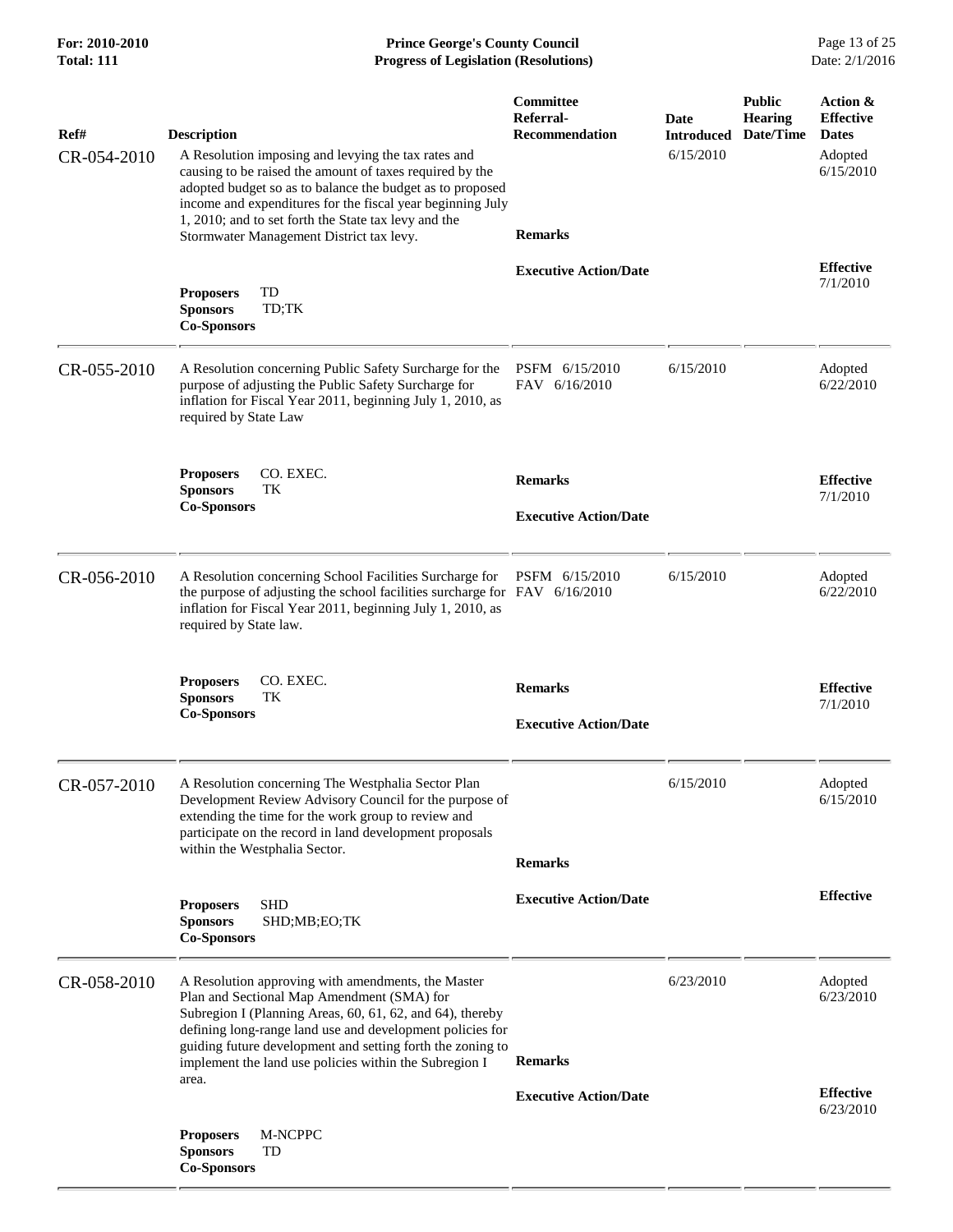| For: 2010-2010<br><b>Total: 111</b> | <b>Prince George's County Council</b><br><b>Progress of Legislation (Resolutions)</b><br>Date: 2/1/2016                                                                                                                                                                                                                                         |                                                        |                           |                                              |                                              |
|-------------------------------------|-------------------------------------------------------------------------------------------------------------------------------------------------------------------------------------------------------------------------------------------------------------------------------------------------------------------------------------------------|--------------------------------------------------------|---------------------------|----------------------------------------------|----------------------------------------------|
| Ref#                                | <b>Description</b>                                                                                                                                                                                                                                                                                                                              | <b>Committee</b><br>Referral-<br><b>Recommendation</b> | Date<br><b>Introduced</b> | <b>Public</b><br><b>Hearing</b><br>Date/Time | Action &<br><b>Effective</b><br><b>Dates</b> |
| CR-059-2010                         | A Resolution for the purpose of approving the Adopted<br>Water Resources Functional Master Plan with<br>Amendments                                                                                                                                                                                                                              |                                                        | 6/22/2010                 |                                              | Adopted<br>6/22/2010                         |
|                                     | M-NCPPC<br><b>Proposers</b><br><b>Sponsors</b><br>TD<br><b>Co-Sponsors</b>                                                                                                                                                                                                                                                                      | <b>Remarks</b><br><b>Executive Action/Date</b>         |                           |                                              | <b>Effective</b><br>6/22/2010                |
| CR-060-2010                         | A Resolution expressing the County Council's support for<br>the Suitland Promise Neighborhood Initiative.                                                                                                                                                                                                                                       |                                                        | 6/22/2010                 |                                              | Adopted<br>6/22/2010                         |
|                                     | <b>SHD</b><br><b>Proposers</b><br><b>Sponsors</b><br>SHD;IT;TD;CE;AH;MB;TK;EO<br><b>Co-Sponsors</b>                                                                                                                                                                                                                                             | <b>Remarks</b><br><b>Executive Action/Date</b>         |                           |                                              | <b>Effective</b>                             |
| CR-061-2010                         | A Resolution expressing support of the County Council<br>for the vision, goals, and priorities established by the<br>Envision Prince George's process and strategic plan for<br>implementation.                                                                                                                                                 | PZED 6/23/2010<br>FAV 7/7/2010                         | 6/23/2010                 |                                              | Adopted<br>7/13/2010                         |
|                                     | <b>Proposers</b><br>SHD;TD;AH<br><b>Sponsors</b><br>SHD;TD;AH<br><b>Co-Sponsors</b>                                                                                                                                                                                                                                                             | <b>Remarks</b><br><b>Executive Action/Date</b>         |                           |                                              | <b>Effective</b>                             |
| CR-062-2010                         | A Resolution establishing the Youth and Gang Violence<br>Prevention Steering Committee to encourage continued<br>coordination and intra-governmental collaboration with<br>nonprofit organizations, law enforcement, and the<br>education community working towards the prevention,<br>intervention, and suppression of youth and gang violence | HEHS 7/13/2010<br>9/22/2010<br>FAV                     | 7/13/2010                 |                                              | Adopted<br>9/28/2010                         |
|                                     |                                                                                                                                                                                                                                                                                                                                                 | <b>Remarks</b>                                         |                           |                                              | <b>Effective</b>                             |
|                                     | EO<br><b>Proposers</b><br><b>Sponsors</b><br>EO;AH;SHD;TD;CE;MB;TK<br><b>Co-Sponsors</b>                                                                                                                                                                                                                                                        | <b>Executive Action/Date</b>                           |                           |                                              |                                              |
| CR-063-2010                         | A Resolution for the purpose of expressing the County<br>Council's support of the Metropolitan Washington<br>Council of Governments (COG) Resolution proposing<br>regional strategies to reduce obesity                                                                                                                                         |                                                        | 7/13/2010                 |                                              | Adopted<br>7/13/2010                         |
|                                     |                                                                                                                                                                                                                                                                                                                                                 | <b>Remarks</b>                                         |                           |                                              |                                              |
|                                     | IT<br><b>Proposers</b><br><b>Sponsors</b><br>IT;AH;TD;MB;EO;WC;SHD<br><b>Co-Sponsors</b>                                                                                                                                                                                                                                                        | <b>Executive Action/Date</b>                           |                           |                                              | <b>Effective</b>                             |
|                                     |                                                                                                                                                                                                                                                                                                                                                 |                                                        |                           |                                              |                                              |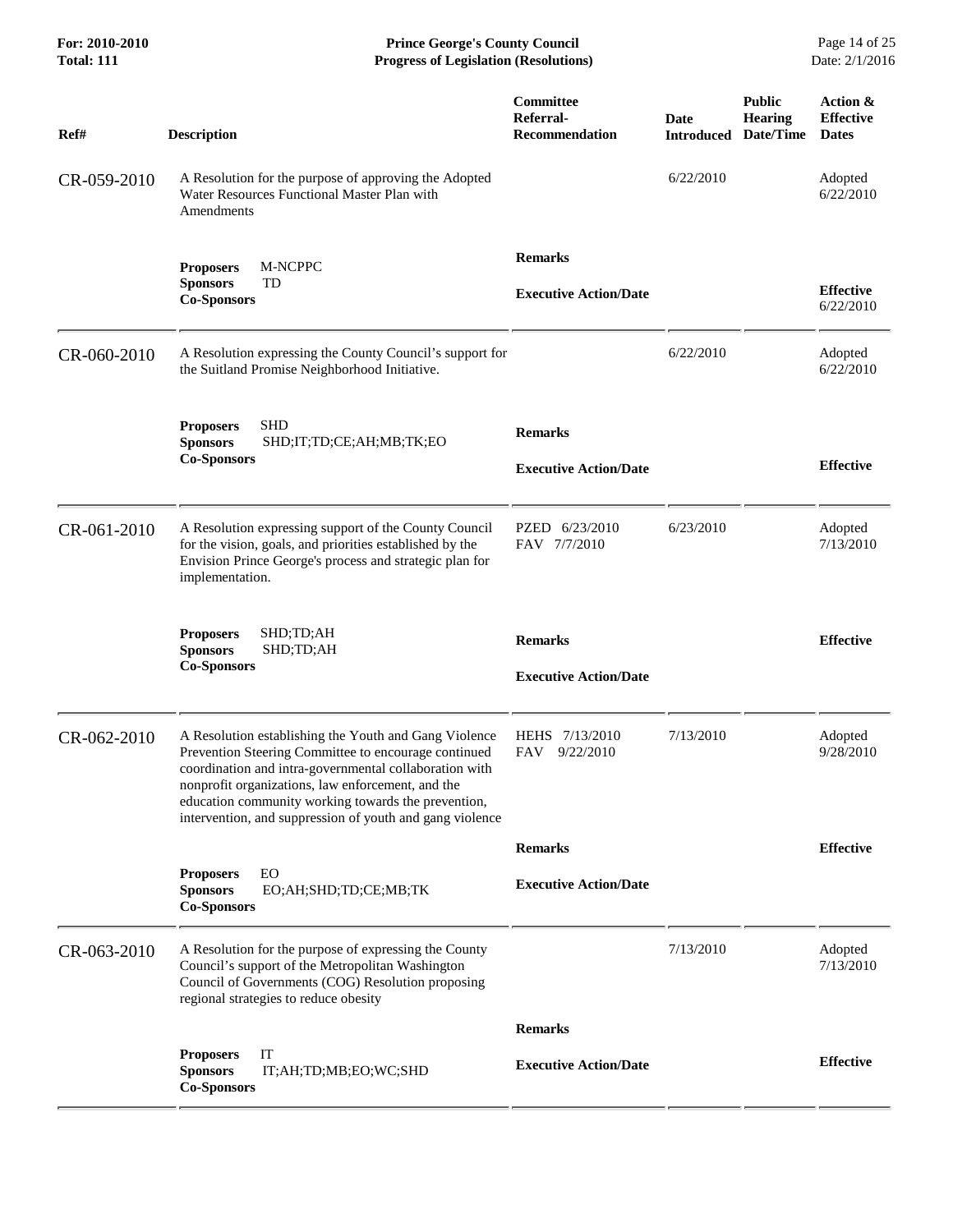| <b>For: 2010-2010</b><br><b>Total: 111</b> | <b>Prince George's County Council</b><br><b>Progress of Legislation (Resolutions)</b>                                                                                                                                                                                                                                                                                                                                                                                                                                                                                                                                                                                                                                                                         |                                                        |                                        |                                              | Page 15 of 25<br>Date: 2/1/2016                                                          |  |
|--------------------------------------------|---------------------------------------------------------------------------------------------------------------------------------------------------------------------------------------------------------------------------------------------------------------------------------------------------------------------------------------------------------------------------------------------------------------------------------------------------------------------------------------------------------------------------------------------------------------------------------------------------------------------------------------------------------------------------------------------------------------------------------------------------------------|--------------------------------------------------------|----------------------------------------|----------------------------------------------|------------------------------------------------------------------------------------------|--|
| Ref#<br>CR-064-2010                        | <b>Description</b><br>A Resolution concerning a Priority Preservation Area<br>(PPA) Functional Master Plan for Prince George's County<br>for the purpose of initiating a Priority Preservation Area<br>(PPA) Functional Master Plan and approving Goals,<br>Concepts, Guidelines and a Public Participation Program<br>in order to satisfy the requirements of HB 2 2006, Section Remarks<br>$3.05(a)(6)(ii)(8)$ of Article 66B in accordance with Section<br>2-518 of the Agricultural Article of the Annotated Code of Executive Action/Date<br>Maryland that all Maryland counties intending to have a<br>certified agricultural land preservation program prepare<br>and adopt a Priority Preservation Area Element (PPA) in<br>their comprehensive plans | <b>Committee</b><br>Referral-<br><b>Recommendation</b> | Date<br><b>Introduced</b><br>7/13/2010 | <b>Public</b><br><b>Hearing</b><br>Date/Time | Action &<br><b>Effective</b><br><b>Dates</b><br>Adopted<br>7/13/2010<br><b>Effective</b> |  |
|                                            | M-NCPPC<br><b>Proposers</b><br><b>Sponsors</b><br>TD;MB<br><b>Co-Sponsors</b>                                                                                                                                                                                                                                                                                                                                                                                                                                                                                                                                                                                                                                                                                 |                                                        |                                        |                                              |                                                                                          |  |
| CR-065-2010                                | A Resolution concerning the Listing of Local Questions<br>on the 2010 Ballot for the purpose of designating the order<br>and form in which local questions shall be placed on the<br>2010 Ballot and matters related thereto.                                                                                                                                                                                                                                                                                                                                                                                                                                                                                                                                 |                                                        | 7/13/2010                              |                                              | Adopted<br>7/13/2010                                                                     |  |

 **Remarks**

|             | <b>TD</b><br><b>Proposers</b><br>TD;MB;CE;TK;SHD<br><b>Sponsors</b><br><b>Co-Sponsors</b>                                                                                                                                                                                                                                                                                                                                                                                                                                                                                                                                                                                   | <b>Executive Action/Date</b>                                   |                      | <b>Effective</b><br>7/13/2010  |
|-------------|-----------------------------------------------------------------------------------------------------------------------------------------------------------------------------------------------------------------------------------------------------------------------------------------------------------------------------------------------------------------------------------------------------------------------------------------------------------------------------------------------------------------------------------------------------------------------------------------------------------------------------------------------------------------------------|----------------------------------------------------------------|----------------------|--------------------------------|
| CR-066-2010 | A RESOLUTION concerning Public Facilities Financing<br>and Implementation Program District at Westphalia<br>Center for the purpose of designating a contiguous area<br>within Prince George's County, Maryland (the "County")<br>as a "PFFIP District," such development district to be<br>located in an unincorporated area of the County known as                                                                                                                                                                                                                                                                                                                         | 7/13/2010<br>7/13/2010<br>PZED<br>10/20/2010<br>FAV(A)         | 9/7/2010<br>10:00 AM | Adopted<br>10/26/2010          |
|             | Westphalia, Maryland and to be known as the "Westphalia"<br>PFFIP District;" providing for, and determining, various<br>matters in connection with the establishment of a PFFIP<br>District, creating provisions for financing strategies<br>including, but not limited to, pro-rata contributions, sale<br>leasebacks, funding "clubs," the Surplus Capacity<br>Reimbursement Procedure provided in Section 24-124 of<br>the County Code, and other methods to ensure equity in<br>the PFFIP District; making certain findings and<br>determinations with respect to the uses of such financing<br>strategies; and generally relating to the Westphalia PFFIP<br>District. | <b>Remarks</b><br><b>Executive Action/Date</b><br>S 11/15/2010 |                      | <b>Effective</b><br>11/15/2010 |
|             |                                                                                                                                                                                                                                                                                                                                                                                                                                                                                                                                                                                                                                                                             |                                                                |                      |                                |

**Proposers** SHD **Sponsors** SHD **Co-Sponsors**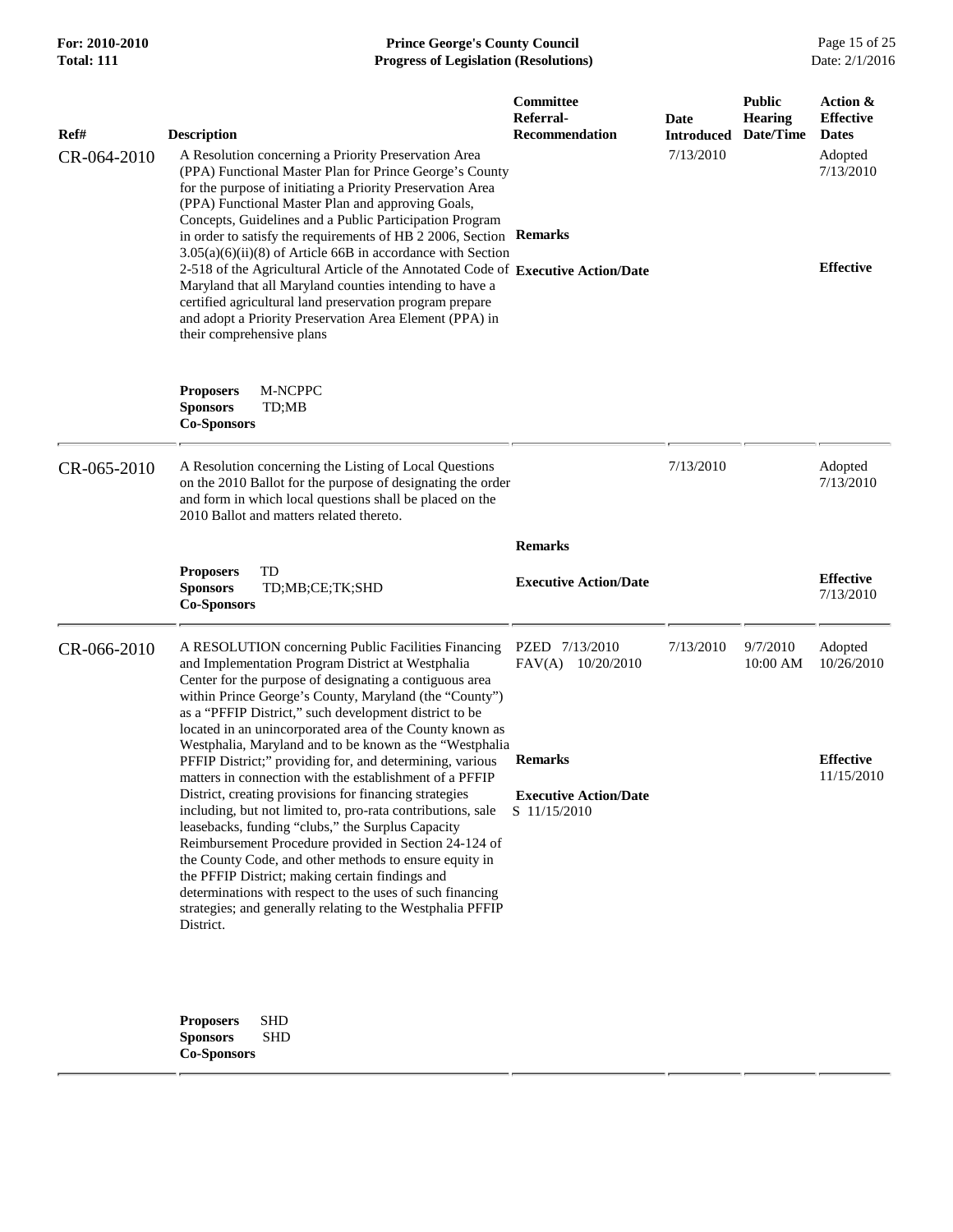**For: 2010-2010 Prince George's County Council** Page 16 of 25<br> **Formal: 111 Progress of Legislation (Resolutions)** Date: 2/1/2016 **Total: 111 Progress of Legislation (Resolutions)** 

| Ref#<br>CR-067-2010 | <b>Description</b><br>A Resolution endorsing the regional goals in the January<br>2010 Region Forward Report and adopting the Greater<br>Washington 2050 Compact.                                                                                                                                                                                                                             | Committee<br>Referral-<br><b>Recommendation</b> | Date<br><b>Introduced</b><br>7/13/2010 | <b>Public</b><br><b>Hearing</b><br>Date/Time | Action &<br><b>Effective</b><br><b>Dates</b><br>Adopted<br>7/13/2010 |
|---------------------|-----------------------------------------------------------------------------------------------------------------------------------------------------------------------------------------------------------------------------------------------------------------------------------------------------------------------------------------------------------------------------------------------|-------------------------------------------------|----------------------------------------|----------------------------------------------|----------------------------------------------------------------------|
|                     | TD;AH<br><b>Proposers</b><br><b>Sponsors</b><br>TD;AH;EO;IT;SHD;MB;TK;CE<br><b>Co-Sponsors</b>                                                                                                                                                                                                                                                                                                | <b>Remarks</b><br><b>Executive Action/Date</b>  |                                        |                                              | <b>Effective</b>                                                     |
| CR-068-2010         | A Resolution for the purpose of expressing the County<br>Council's support for proclaiming July 19-27, 2010 as<br>Maryland Buy Local Challenge Week in Prince George's<br>County.                                                                                                                                                                                                             |                                                 | 7/13/2010                              |                                              | Adopted<br>7/13/2010                                                 |
|                     | TD<br><b>Proposers</b><br><b>Sponsors</b><br>TD;WC;EO;SHD;AH;MB;IT;CE;TK<br><b>Co-Sponsors</b>                                                                                                                                                                                                                                                                                                | <b>Remarks</b><br><b>Executive Action/Date</b>  |                                        |                                              | <b>Effective</b>                                                     |
| CR-069-2010         | A Resolution for the purpose of nominating Greenbelt<br>Middle School Replacement located at 6301 Breezewood<br>Drive, Greenbelt, Maryland 20770 (the Project) as a Smart<br>Site for participation in the Maryland Smart Sites<br>Initiative of the Governor's Smart Green and Growing<br>initiative, administered by the Maryland Department of<br>Housing and Community Development (DHCD) | <b>Remarks</b><br><b>Executive Action/Date</b>  | 7/13/2010                              |                                              | Adopted<br>7/13/2010<br><b>Effective</b>                             |
|                     | <b>Proposers</b><br>M-NCPPC<br><b>Sponsors</b><br>IT;EO;TD;AH;SHD;MB<br><b>Co-Sponsors</b>                                                                                                                                                                                                                                                                                                    | S 7/27/2010                                     |                                        |                                              |                                                                      |
| CR-070-2010         | A Resolution amending the Prince George's County 2002 THE 7/13/2010<br>- 2011 Ten Year Solid Waste Management Plan by<br>adding the Brandywine Recycling Center located at<br>14167, 14169 and 14175 Brandywine Road, Brandywine.                                                                                                                                                             | FAV(A) 9/23/2010                                | 7/13/2010                              | 9/21/2010<br>10:00 AM                        | Adopted<br>9/28/2010                                                 |
|                     | <b>Proposers</b><br>MВ<br><b>MB</b><br><b>Sponsors</b><br><b>Co-Sponsors</b>                                                                                                                                                                                                                                                                                                                  | <b>Remarks</b><br><b>Executive Action/Date</b>  |                                        |                                              | <b>Effective</b><br>10/28/2010                                       |
| CR-071-2010         | A Resolution concerning Supplementary Appropriations<br>of Federal, State and other funds in the amount of<br>\$444,000 to the Department of Housing and Community<br>Development                                                                                                                                                                                                             | C.O.W. 7/13/2010<br>FAV 7/13/2010               | 7/13/2010                              |                                              | Adopted<br>7/13/2010                                                 |
|                     | CO. EXEC.<br><b>Proposers</b><br><b>Sponsors</b><br>TD;SHD;MB;IT;CE;TK;EO;WC;AH<br><b>Co-Sponsors</b>                                                                                                                                                                                                                                                                                         | <b>Remarks</b><br><b>Executive Action/Date</b>  |                                        |                                              | <b>Effective</b><br>7/13/2010                                        |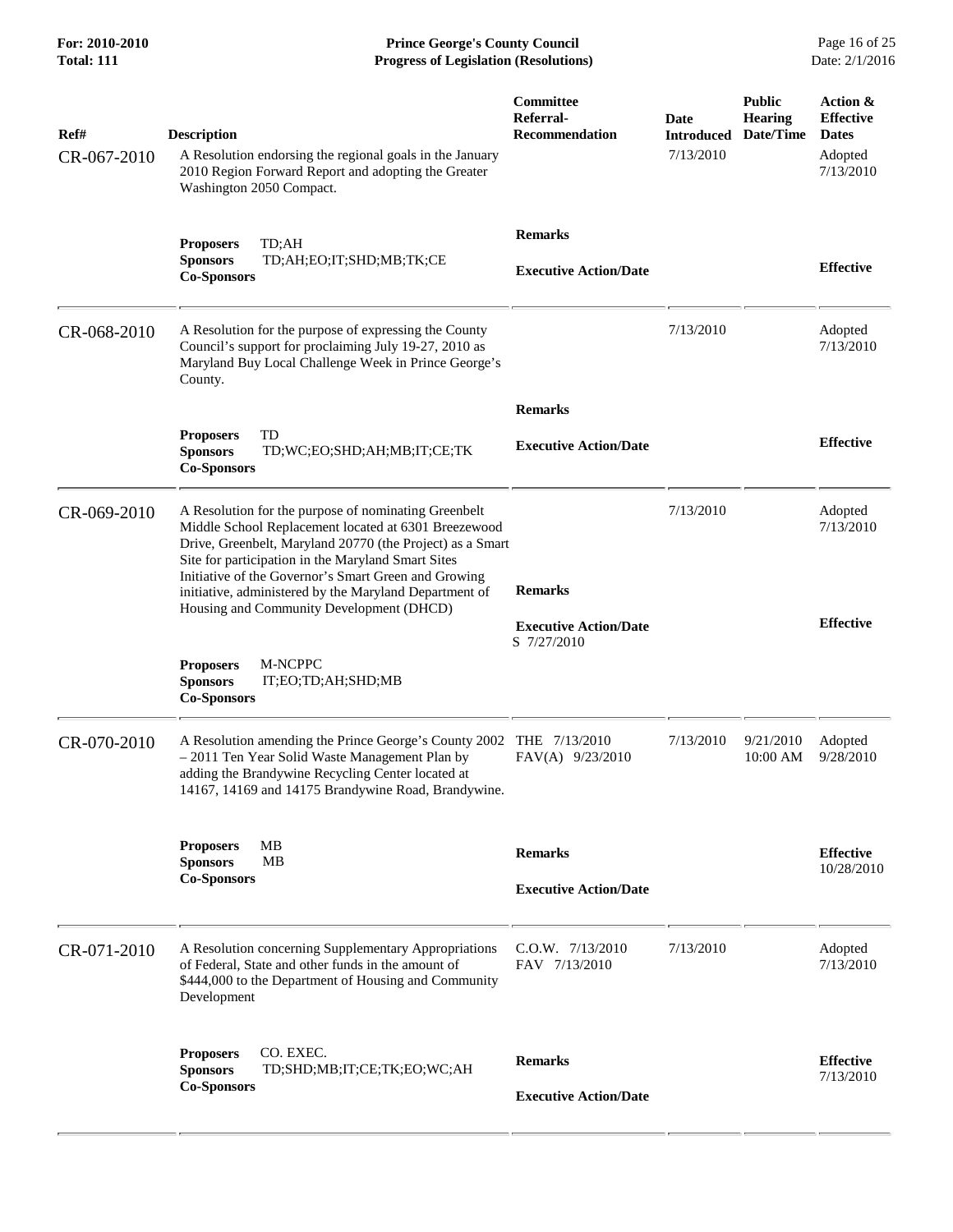**For: 2010-2010 Prince George's County Council** Page 17 of 25<br> **Prince George's County Council** Page 17 of 25<br> **Progress of Legislation (Resolutions)** Date: 2/1/2016 **Total: 111 Progress of Legislation (Resolutions)** 

| Ref#<br>CR-072-2010 | <b>Description</b><br>A Resolution reprogramming \$1,300,000 in HOME<br>funding from prior year annual action plans to the FY                                                                                                                                                                                         | Committee<br>Referral-<br><b>Recommendation</b><br>THE 7/13/2010<br>C.O.W. 9/7/2010 | Date<br><b>Introduced</b><br>7/13/2010 | <b>Public</b><br><b>Hearing</b><br>Date/Time<br>9/7/2010<br>10:00 AM | Action &<br><b>Effective</b><br><b>Dates</b><br>Adopted<br>9/7/2010 |
|---------------------|-----------------------------------------------------------------------------------------------------------------------------------------------------------------------------------------------------------------------------------------------------------------------------------------------------------------------|-------------------------------------------------------------------------------------|----------------------------------------|----------------------------------------------------------------------|---------------------------------------------------------------------|
|                     | 2011 Annual Action Plan for the Rainier Manor project<br><b>Proposers</b><br>CO. EXEC.                                                                                                                                                                                                                                | FAV 9/7/2010                                                                        |                                        |                                                                      |                                                                     |
|                     | WC;SHD;AH;TD;EO<br><b>Sponsors</b><br><b>Co-Sponsors</b>                                                                                                                                                                                                                                                              | <b>Remarks</b>                                                                      |                                        |                                                                      | <b>Effective</b><br>9/7/2010                                        |
|                     |                                                                                                                                                                                                                                                                                                                       | <b>Executive Action/Date</b><br>S 9/7/2010                                          |                                        |                                                                      |                                                                     |
| CR-073-2010         | A Resolution concerning Anacostia Trails Heritage Area<br>Management Plan: A Functional Master Plan for Heritage<br>Tourism for the purpose of approving an amendment to<br>the Management Plan allowing for the transfer of official                                                                                 |                                                                                     | 7/13/2010                              |                                                                      | Adopted<br>7/13/2010                                                |
|                     | management for the Anacostia Trails Heritage Area's<br>tourism programs from the Redevelopment Authority of<br>Prince George's County to Anacostia Trails Heritage<br>Area, Inc.                                                                                                                                      | <b>Remarks</b><br><b>Executive Action/Date</b><br>S 7/27/2010                       |                                        |                                                                      | <b>Effective</b>                                                    |
|                     | <b>Proposers</b><br>CO. EXEC.<br><b>Sponsors</b><br>WC;EO;SHD;AH;TD;MB;CE;IT;TK<br><b>Co-Sponsors</b>                                                                                                                                                                                                                 |                                                                                     |                                        |                                                                      |                                                                     |
| CR-074-2010         | A Resolution for the purpose of expressing the County<br>Council's support for the application of Joseph and<br>Jo-Ann Romano of Brandywine for grant funding from the<br>MARBIDCO's Local Government Ag/RBI Cost Share<br>Program for the Romano Vineyard and Winery.                                                | <b>Remarks</b>                                                                      | 7/13/2010                              |                                                                      | Adopted<br>7/13/2010                                                |
|                     | TD;MB<br><b>Proposers</b><br><b>Sponsors</b><br>TD;MB;EO;SHD;AH;IT;CE;TK;WC<br><b>Co-Sponsors</b>                                                                                                                                                                                                                     | <b>Executive Action/Date</b>                                                        |                                        |                                                                      | <b>Effective</b>                                                    |
| CR-075-2010         | A Resolution for the purpose of expressing the County<br>Council's support of the rights and expectations of all<br>County employees to work in a respectful environment<br>free from harassment and intimidation.                                                                                                    |                                                                                     | 7/13/2010                              |                                                                      | Adopted<br>7/13/2010                                                |
|                     |                                                                                                                                                                                                                                                                                                                       | <b>Remarks</b>                                                                      |                                        |                                                                      |                                                                     |
|                     | <b>SHD</b><br><b>Proposers</b><br><b>Sponsors</b><br>SHD;AH;MB;CE;TK;EO;WC;TD<br><b>Co-Sponsors</b>                                                                                                                                                                                                                   | <b>Executive Action/Date</b>                                                        |                                        |                                                                      | <b>Effective</b>                                                    |
| CR-076-2010         | A Resolution designating the Kingdom Square<br>Development District and tax increment fund, creating the FAV 7/13/2010<br>Kingdom Square Special Taxing District and special fund,<br>and providing for and determining certain matters in<br>connection with the issuance and payment of special<br>obligation bonds | $C.0.W.$ $7/13/2010$                                                                | 7/13/2010                              |                                                                      | Adopted<br>7/13/2010                                                |
|                     |                                                                                                                                                                                                                                                                                                                       | <b>Remarks</b>                                                                      |                                        |                                                                      | <b>Effective</b>                                                    |
|                     | CO. EXEC.<br><b>Proposers</b><br><b>Sponsors</b><br>SHD;TK;TD;MB<br><b>Co-Sponsors</b>                                                                                                                                                                                                                                | <b>Executive Action/Date</b><br>S 7/27/2010                                         |                                        |                                                                      | 7/27/2010                                                           |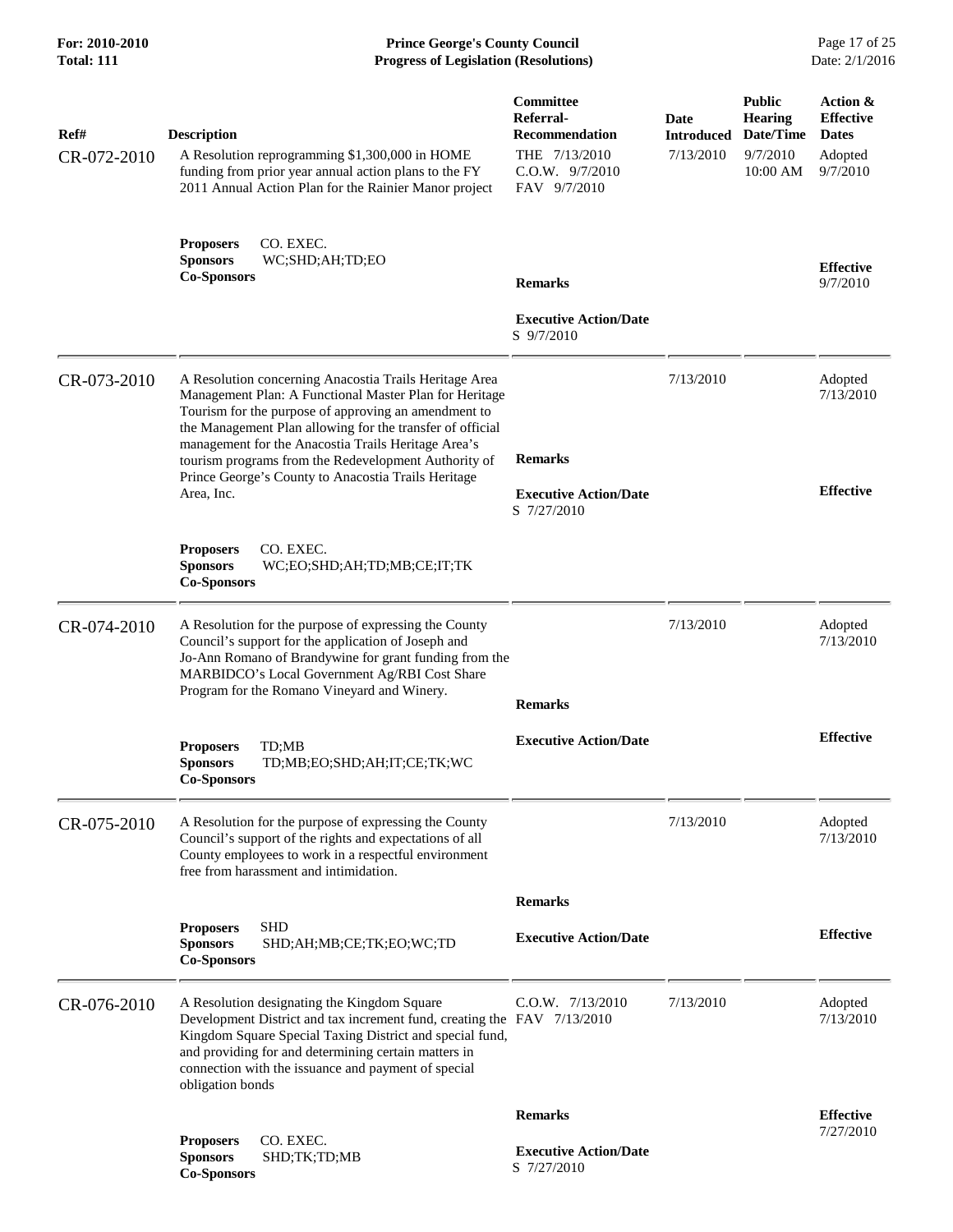**For: 2010-2010 Prince George's County Council** Page 18 of 25<br> **Prince George's County Council** Page 18 of 25<br> **Progress of Legislation (Resolutions)** Date: 2/1/2016 **Total: 111 Progress of Legislation (Resolutions)** 

| Ref#        | <b>Description</b>                                                                                                                                                                                                                                                                                                                       | Committee<br>Referral-<br><b>Recommendation</b> | Date<br><b>Introduced</b> | <b>Public</b><br><b>Hearing</b><br>Date/Time | Action &<br><b>Effective</b><br><b>Dates</b> |
|-------------|------------------------------------------------------------------------------------------------------------------------------------------------------------------------------------------------------------------------------------------------------------------------------------------------------------------------------------------|-------------------------------------------------|---------------------------|----------------------------------------------|----------------------------------------------|
| CR-077-2010 | A Resolution endorsing a loan not to exceed \$400,000 to<br>Vocus, Inc. ("Vocus") from the Maryland Economic<br>Development Assistance Fund ("MEDAF") and<br>authorizing a loan by the County to Vocus not to exceed<br>\$40,000 for eligible project costs associated with leasing a<br>facility in the County and capital expenditures | PSFM 9/7/2010<br>FAV 9/22/2010                  | 9/7/2010                  |                                              | Adopted<br>9/28/2010                         |
|             |                                                                                                                                                                                                                                                                                                                                          | <b>Remarks</b>                                  |                           |                                              | <b>Effective</b>                             |
|             | CO. EXEC.<br><b>Proposers</b><br><b>Sponsors</b><br>TD<br><b>Co-Sponsors</b>                                                                                                                                                                                                                                                             | <b>Executive Action/Date</b>                    |                           |                                              | 9/28/2010                                    |
| CR-078-2010 | A Resolution for the purpose of expressing the County<br>Council's support for declaring September 22, 2010 as<br>Car Free Day in Prince George's County as part of<br>international mobility week in the Washington, D.C.<br>metropolitan region.                                                                                       |                                                 | 9/7/2010                  |                                              | Adopted<br>9/7/2010                          |
|             |                                                                                                                                                                                                                                                                                                                                          | <b>Remarks</b>                                  |                           |                                              |                                              |
|             | <b>Proposers</b><br>AH;EO;IT<br><b>Sponsors</b><br>AH;EO;IT;SHD;WC;TD;MB<br><b>Co-Sponsors</b>                                                                                                                                                                                                                                           | <b>Executive Action/Date</b>                    |                           |                                              | <b>Effective</b>                             |
| CR-079-2010 | A Resolution approving the financing for the acquisition<br>and renovation of Rainier Manor by Rainier<br>Redevelopment Associates Limited Partnership                                                                                                                                                                                   | C.O.W. 9/7/2010<br>FAV 9/7/2010                 | 9/7/2010                  |                                              | Adopted<br>9/7/2010                          |
|             | TD<br><b>Proposers</b><br>TD<br><b>Sponsors</b><br><b>Co-Sponsors</b>                                                                                                                                                                                                                                                                    | <b>Remarks</b>                                  |                           |                                              | <b>Effective</b>                             |
|             |                                                                                                                                                                                                                                                                                                                                          | <b>Executive Action/Date</b><br>S 9/7/2010      |                           |                                              |                                              |
| CR-080-2010 | A Resolution approving the terms and conditions of a<br>Negotiated Payments in Lieu of Taxes ("PILOT")<br>Agreement between Prince George's County and Rainier<br>Redevelopment Associates, LP                                                                                                                                           | $C.0.W.$ $9/7/2010$<br>FAV 9/7/2010             | 9/7/2010                  |                                              | Adopted<br>9/7/2010                          |
|             | CO. EXEC.<br><b>Proposers</b><br><b>Sponsors</b><br>TD                                                                                                                                                                                                                                                                                   | <b>Remarks</b>                                  |                           |                                              | <b>Effective</b><br>9/7/2010                 |
|             | <b>Co-Sponsors</b>                                                                                                                                                                                                                                                                                                                       | <b>Executive Action/Date</b><br>S 9/7/2010      |                           |                                              |                                              |
| CR-081-2010 | A Resolution establishing the County's policy on<br>dedication plaques placed on County facilities and<br>buildings.                                                                                                                                                                                                                     | PSFM 9/21/2010<br>FAV 10/12/2010                | 9/21/2010                 |                                              | Adopted<br>10/19/2010                        |
|             | <b>Proposers</b><br>IT;SHD;AH<br>IT;SHD;AH<br><b>Sponsors</b><br><b>Co-Sponsors</b>                                                                                                                                                                                                                                                      | <b>Remarks</b>                                  |                           |                                              | <b>Effective</b>                             |
|             |                                                                                                                                                                                                                                                                                                                                          | <b>Executive Action/Date</b>                    |                           |                                              |                                              |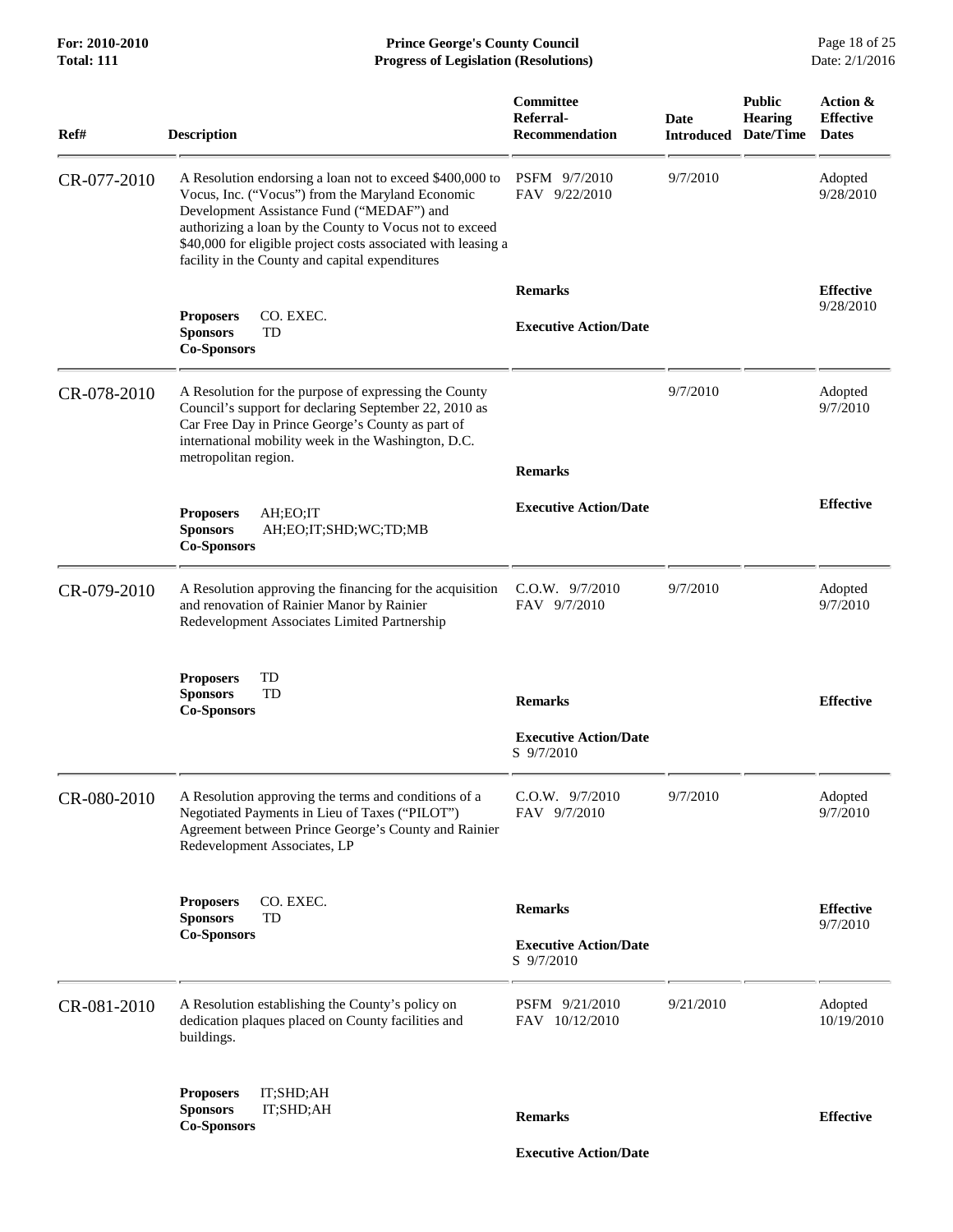**For: 2010-2010 Prince George's County Council** Page 19 of 25<br> **Prince George's County Council** Page 19 of 25<br> **Progress of Legislation (Resolutions)** Date: 2/1/2016 **Total: 111 Progress of Legislation (Resolutions)** 

| Ref#        | <b>Description</b>                                                                                                                                                                                                                                                                                                   | Committee<br>Referral-<br><b>Recommendation</b> | <b>Date</b><br><b>Introduced</b> | <b>Public</b><br><b>Hearing</b><br>Date/Time | Action &<br><b>Effective</b><br><b>Dates</b> |
|-------------|----------------------------------------------------------------------------------------------------------------------------------------------------------------------------------------------------------------------------------------------------------------------------------------------------------------------|-------------------------------------------------|----------------------------------|----------------------------------------------|----------------------------------------------|
| CR-082-2010 | A Resolution concerning the 2008 Water and Sewer Plan<br>(April 2010 Amendment Cycle) to change the water and<br>sewer category designations within the 2008 Water and<br>Sewer Plan                                                                                                                                 | THE $9/21/2010$<br>FAV(A) 10/26/2010            | 9/21/2010                        | 10/26/2010 Adopted<br>10:00 AM               | 10/26/2010                                   |
|             | <b>Proposers</b><br>CO. EXEC.<br><b>Sponsors</b><br>TD<br><b>Co-Sponsors</b>                                                                                                                                                                                                                                         | <b>Remarks</b><br><b>Executive Action/Date</b>  |                                  |                                              | <b>Effective</b><br>11/15/2010               |
| CR-083-2010 | A Resolution to amend the Salary Plan for General<br>Schedule Employees to be effective July 1, 2010                                                                                                                                                                                                                 | PSFM 9/21/2010<br>NR(A) 10/20/2010              | 9/21/2010                        |                                              | Denied<br>10/26/2010                         |
|             | CO. EXEC.<br><b>Proposers</b><br>TD<br><b>Sponsors</b><br><b>Co-Sponsors</b>                                                                                                                                                                                                                                         | <b>Remarks</b><br><b>Executive Action/Date</b>  |                                  |                                              | <b>Effective</b>                             |
| CR-084-2010 | A Resolution supporting the financing of Potomac<br>Gourmet Pantry under the Neighborhood BusinessWorks FAV 9/23/2010<br>Program                                                                                                                                                                                     | THE 9/21/2010                                   | 9/21/2010                        |                                              | Adopted<br>9/28/2010                         |
|             | CO. EXEC.<br><b>Proposers</b><br>AH<br><b>Sponsors</b><br><b>Co-Sponsors</b>                                                                                                                                                                                                                                         | <b>Remarks</b><br><b>Executive Action/Date</b>  |                                  |                                              | <b>Effective</b>                             |
| CR-085-2010 | A Resolution concerning Supplementary Appropriations<br>of Federal, State and other funds in the amount of<br>\$2,713,131 and will support grant programs in the Police<br>Department, Office of Homeland Security, Office of the<br>Sheriff, Health Department and Department of Public<br>Works and Transportation | PSFM 9/21/2010<br>FAV<br>10/12/2010             | 9/21/2010                        |                                              | Adopted<br>10/19/2010                        |
|             |                                                                                                                                                                                                                                                                                                                      | <b>Remarks</b>                                  |                                  |                                              | <b>Effective</b>                             |
|             | CO. EXEC.<br><b>Proposers</b><br>AH<br><b>Sponsors</b><br><b>Co-Sponsors</b>                                                                                                                                                                                                                                         | <b>Executive Action/Date</b>                    |                                  |                                              | 10/19/2010                                   |
| CR-086-2010 | A Resolution concerning Supplementary Appropriations<br>of Federal, State and other funds in the amount of<br>\$4,615,713 to the Department of Family Services, Health<br>Department, Office of the State's Attorney and Fire/EMS<br>Department                                                                      | PSFM 9/21/2010<br>FAV(A)<br>10/12/2010          | 9/21/2010                        |                                              | Adopted<br>10/19/2010                        |
|             | CO. EXEC.<br><b>Proposers</b>                                                                                                                                                                                                                                                                                        | <b>Remarks</b>                                  |                                  |                                              | <b>Effective</b>                             |
|             | <b>Sponsors</b><br>IT;AH<br><b>Co-Sponsors</b>                                                                                                                                                                                                                                                                       | <b>Executive Action/Date</b>                    |                                  |                                              | 10/19/2010                                   |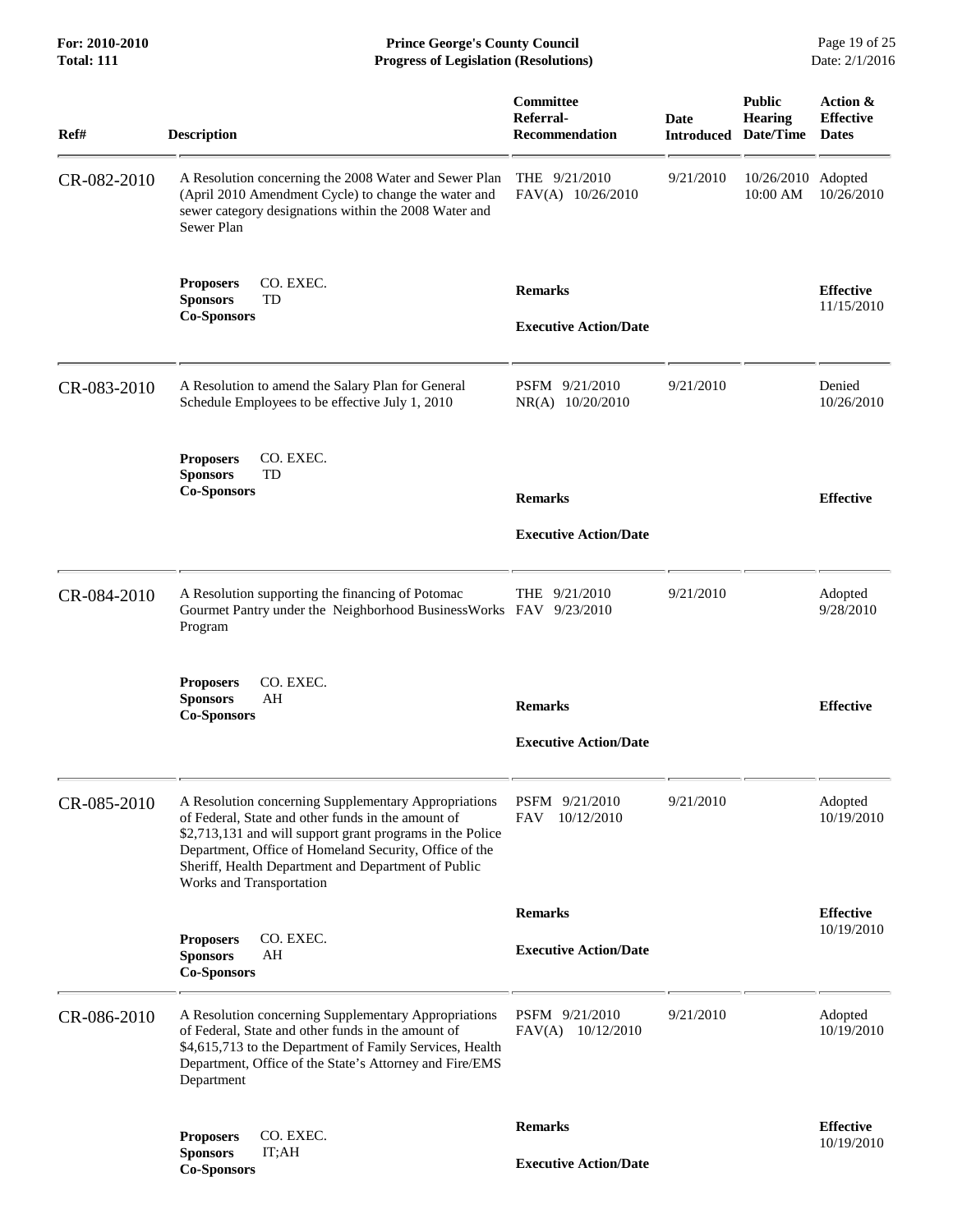| Ref#        | <b>Description</b>                                                                                                                                                                                                                                                                                      | Committee<br>Referral-<br><b>Recommendation</b> | Date<br><b>Introduced</b> | <b>Public</b><br><b>Hearing</b><br>Date/Time | Action &<br><b>Effective</b><br><b>Dates</b> |
|-------------|---------------------------------------------------------------------------------------------------------------------------------------------------------------------------------------------------------------------------------------------------------------------------------------------------------|-------------------------------------------------|---------------------------|----------------------------------------------|----------------------------------------------|
| CR-087-2010 | A Resolution establishing that a multifamily unit<br>development known as Jericho Senior Living, LLC<br>located in census tract number 8035.19, qualifies for a<br>revitalization/redevelopment tax credit pursuant to<br>Section 10-235.02 and Section 10-235.03 of the Prince<br>George's County Code | PSFM 9/21/2010<br>FAV(A) 10/12/2010             | 9/21/2010                 |                                              | Adopted<br>10/19/2010                        |
|             |                                                                                                                                                                                                                                                                                                         | <b>Remarks</b>                                  |                           |                                              | <b>Effective</b>                             |
|             | AH<br><b>Proposers</b><br><b>Sponsors</b><br>AH;SHD<br><b>Co-Sponsors</b>                                                                                                                                                                                                                               | <b>Executive Action/Date</b>                    |                           |                                              |                                              |
| CR-088-2010 | A Resolution of making certain clarifying amendments to<br>the County Council Leadership Achievement Scholarship.                                                                                                                                                                                       |                                                 | 9/21/2010                 |                                              | Adopted<br>9/21/2010                         |
|             | TD<br><b>Proposers</b><br><b>Sponsors</b><br>TD;MB;CE<br><b>Co-Sponsors</b>                                                                                                                                                                                                                             | <b>Remarks</b><br><b>Executive Action/Date</b>  |                           |                                              | <b>Effective</b>                             |
|             |                                                                                                                                                                                                                                                                                                         |                                                 |                           |                                              |                                              |
| CR-089-2010 | A Resolution concerning FY 2002 - 2011 Ten Year Solid C.O.W. 9/21/2010<br>Waste Management Plan for the purpose of amending the FAV 10/26/2010<br>Prince George's County FY 2002 - 2011 Solid Waste<br>Management Plan by adding the RecycleOne located at<br>4700 Lawrence Street, Hyattsville.        |                                                 | 9/21/2010                 | 10/26/2010 Adopted<br>10:00 AM               | 10/26/2010                                   |
|             | AH<br><b>Proposers</b><br><b>Sponsors</b><br>AH;CE<br><b>Co-Sponsors</b>                                                                                                                                                                                                                                | <b>Remarks</b><br><b>Executive Action/Date</b>  |                           |                                              | <b>Effective</b><br>11/19/2010               |
| CR-090-2010 | A Resolution approving the financing of the moderate<br>rehabilitation of Glenarden Woods Apartments                                                                                                                                                                                                    | THE 9/28/2010<br>10/14/2010<br>FAV              | 9/28/2010                 |                                              | Adopted<br>10/19/2010                        |
|             | CO. EXEC.<br><b>Proposers</b><br>AH<br><b>Sponsors</b><br><b>Co-Sponsors</b>                                                                                                                                                                                                                            | <b>Remarks</b>                                  |                           |                                              |                                              |
|             |                                                                                                                                                                                                                                                                                                         |                                                 |                           |                                              | <b>Effective</b><br>10/19/2010               |
|             |                                                                                                                                                                                                                                                                                                         | <b>Executive Action/Date</b><br>S 11/5/2010     |                           |                                              |                                              |
| CR-091-2010 | A Resolution reprogramming \$900,000 in HOME funding THE 9/28/2010<br>to the Glenarden Woods Apartments project                                                                                                                                                                                         | C.O.W. 10/26/2010<br>FAV 10/26/2010             | 9/28/2010                 | 10/26/2010 Adopted<br>10:00 AM               | 10/26/2010                                   |
|             | <b>Proposers</b><br>CO. EXEC.                                                                                                                                                                                                                                                                           |                                                 |                           |                                              |                                              |
|             | <b>Sponsors</b><br>AH<br><b>Co-Sponsors</b>                                                                                                                                                                                                                                                             |                                                 |                           |                                              | <b>Effective</b>                             |
|             |                                                                                                                                                                                                                                                                                                         | <b>Remarks</b>                                  |                           |                                              | 10/26/2010                                   |
|             |                                                                                                                                                                                                                                                                                                         | <b>Executive Action/Date</b><br>S 11/5/2010     |                           |                                              |                                              |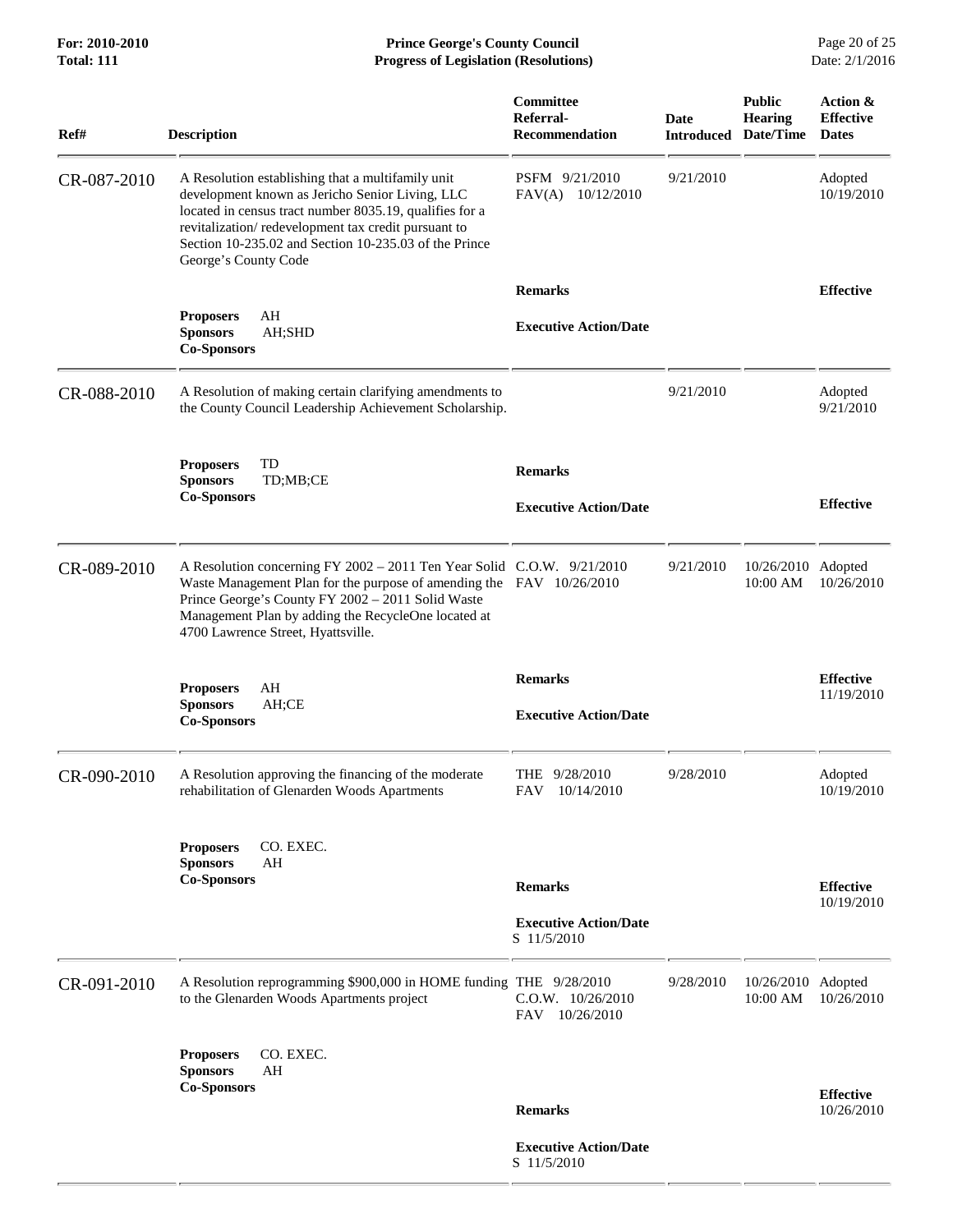**For: 2010-2010 Prince George's County Council** Page 21 of 25<br> **Formal: 111 Progress of Legislation (Resolutions)** Date: 2/1/2016 **Total: 111 Progress of Legislation (Resolutions)** 

| Ref#<br>CR-092-2010 | <b>Description</b><br>A Resolution reprogramming \$1,200,000 in HOME<br>funding to the Glenreed Apartments project                                                                                                                              | Committee<br>Referral-<br><b>Recommendation</b><br>THE 9/28/2010<br>$C.0.W.$ $10/26/2010$<br>FAV 10/26/2010 | Date<br><b>Introduced</b><br>9/28/2010 | <b>Public</b><br><b>Hearing</b><br>Date/Time<br>10/26/2010 Adopted<br>10:00 AM | Action &<br><b>Effective</b><br><b>Dates</b><br>10/26/2010 |
|---------------------|-------------------------------------------------------------------------------------------------------------------------------------------------------------------------------------------------------------------------------------------------|-------------------------------------------------------------------------------------------------------------|----------------------------------------|--------------------------------------------------------------------------------|------------------------------------------------------------|
|                     | CO. EXEC.<br><b>Proposers</b><br><b>Sponsors</b><br>AH<br><b>Co-Sponsors</b>                                                                                                                                                                    | <b>Remarks</b>                                                                                              |                                        |                                                                                | <b>Effective</b><br>10/26/2010                             |
|                     |                                                                                                                                                                                                                                                 | <b>Executive Action/Date</b><br>S 11/5/2010                                                                 |                                        |                                                                                |                                                            |
| CR-093-2010         | A Resolution approving the financing for the moderate<br>rehabilitation of Glenreed Apartments                                                                                                                                                  | THE 9/28/2010<br>FAV 10/14/2010                                                                             | 9/28/2010                              | 10/26/2010 Adopted<br>10:00 AM                                                 | 10/19/2010                                                 |
|                     | CO. EXEC.<br><b>Proposers</b><br><b>Sponsors</b><br>AH<br><b>Co-Sponsors</b>                                                                                                                                                                    | <b>Remarks</b><br><b>Executive Action/Date</b><br>S 11/5/2010                                               |                                        |                                                                                | <b>Effective</b><br>10/19/2010                             |
| CR-094-2010         | A Resolution approving the application by Housing<br>Initiative Partnership, Inc. to the Maryland Department of C.O.W. 10/19/2010<br>Housing and Community Development for funding<br>through the Community Legacy Financial Assistance<br>Fund | THE $9/28/2010$<br>FAV 10/19/2010                                                                           | 9/28/2010                              |                                                                                | Adopted<br>10/19/2010                                      |
|                     | CO. EXEC.<br><b>Proposers</b><br><b>Sponsors</b><br>TD<br><b>Co-Sponsors</b>                                                                                                                                                                    | <b>Remarks</b><br><b>Executive Action/Date</b><br>S 11/5/2010                                               |                                        |                                                                                | <b>Effective</b>                                           |
| CR-095-2010         | A Resolution approving a project, submitted by CASA de THE 9/28/2010<br>Maryland, Inc. for inclusion in the Maryland Community FAV(A) 10/14/2010<br><b>Investment Tax Credit Program</b>                                                        |                                                                                                             | 9/28/2010                              |                                                                                | Adopted<br>10/19/2010                                      |
|                     | CO. EXEC.<br><b>Proposers</b><br>TD<br><b>Sponsors</b><br><b>Co-Sponsors</b>                                                                                                                                                                    | <b>Remarks</b><br><b>Executive Action/Date</b><br>S 11/15/2010                                              |                                        |                                                                                | <b>Effective</b>                                           |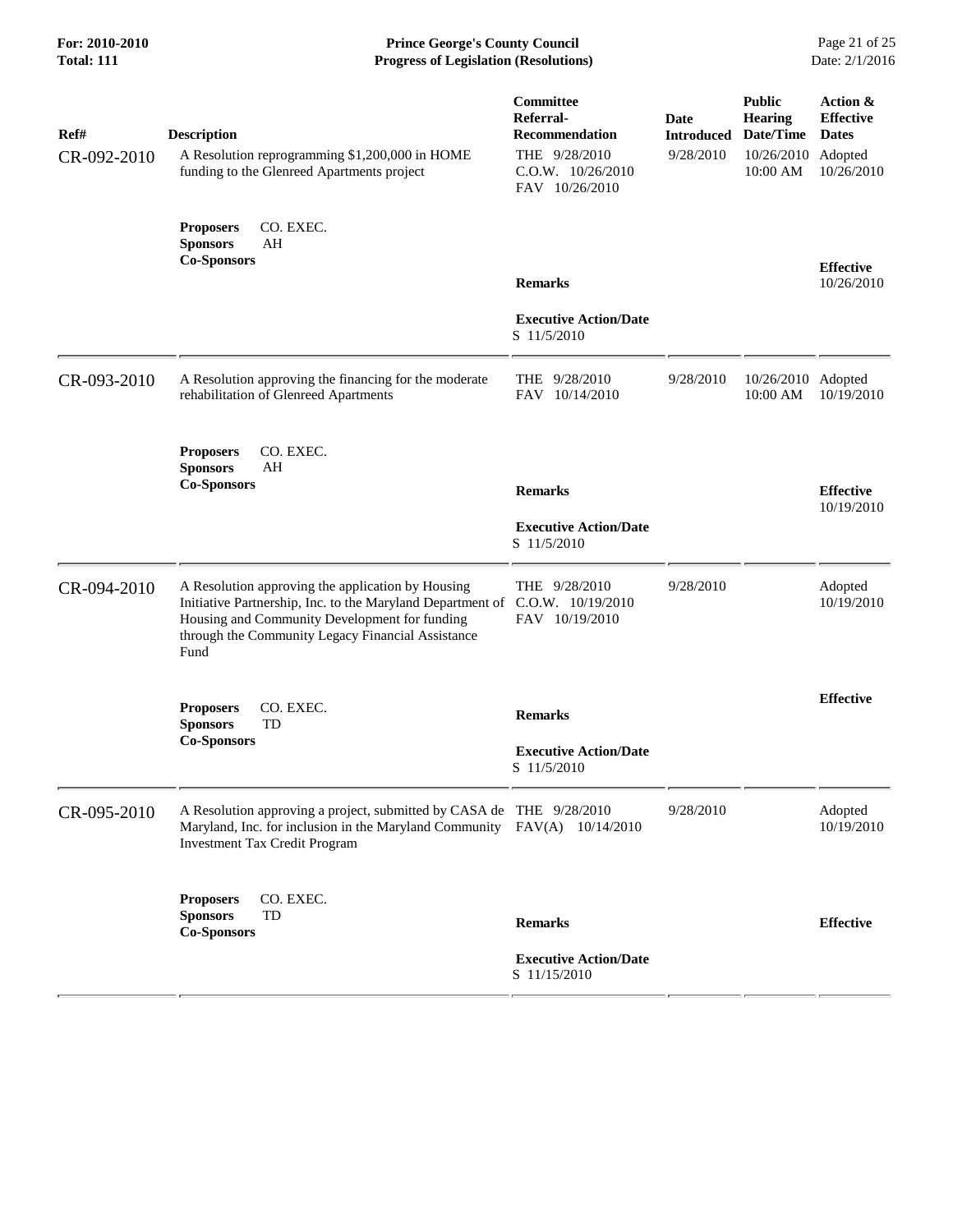## **For: 2010-2010 Prince George's County Council** Page 22 of 25<br>**Total: 111 Progress of Legislation (Resolutions)** Date: 2/1/2016 **Total: 111 Progress of Legislation (Resolutions)**

| Ref#        | <b>Description</b>                                                                                                                                                                                                                                        | Committee<br>Referral-<br><b>Recommendation</b>            | Date<br><b>Introduced</b> | <b>Public</b><br><b>Hearing</b><br>Date/Time | Action &<br><b>Effective</b><br><b>Dates</b> |
|-------------|-----------------------------------------------------------------------------------------------------------------------------------------------------------------------------------------------------------------------------------------------------------|------------------------------------------------------------|---------------------------|----------------------------------------------|----------------------------------------------|
| CR-096-2010 | A Resolution amending the Prince George's County FY<br>2011 Annual Action Plan to reprogram, restructure and<br>approve funding for Community Development Block<br>Grant ("CDBG") and Community Development Block<br>Grant Recovery ("CDBG-R") activities | THE 9/28/2010<br>$C.0.W.$ $10/26/2010$<br>FAV 10/26/2010   | 9/28/2010                 | 10/26/2010<br>10:00 AM                       | Adopted<br>10/26/2010                        |
|             | <b>Proposers</b><br>CO. EXEC.<br><b>Sponsors</b><br>TD                                                                                                                                                                                                    | <b>Remarks</b>                                             |                           |                                              | <b>Effective</b>                             |
|             | <b>Co-Sponsors</b>                                                                                                                                                                                                                                        | <b>Executive Action/Date</b><br>S 11/5/2010                |                           |                                              |                                              |
| CR-097-2010 | A Resolution committing \$900,000 in HOME funding to<br>the Bradbury Homes project                                                                                                                                                                        | THE $9/28/2010$<br>$C.0.W.$ $10/26/2010$<br>FAV 10/26/2010 | 9/28/2010                 | 10/26/2010 Adopted<br>$10:00$ AM             | 10/26/2010<br>Adopted<br>10/26/2010          |
|             | CO. EXEC.<br><b>Proposers</b><br><b>Sponsors</b><br>TD<br><b>Co-Sponsors</b>                                                                                                                                                                              |                                                            |                           |                                              |                                              |
|             |                                                                                                                                                                                                                                                           | <b>Remarks</b>                                             |                           |                                              | <b>Effective</b>                             |
|             |                                                                                                                                                                                                                                                           | <b>Executive Action/Date</b><br>S 11/5/2010                |                           |                                              | 10/26/2010                                   |
| CR-098-2010 | A Resolution revising CR-89-2006 and the County's<br>policy for the use of Tax Increment Financing and other<br>financial tools and incentives to fund economic and<br>community development projects and initiatives in Prince<br>George's County.       | PSFM 9/28/2010<br>FAV(A) 10/12/2010                        | 9/28/2010                 |                                              | Adopted<br>10/19/2010                        |
|             | <b>Proposers</b><br><b>SHD</b>                                                                                                                                                                                                                            | <b>Remarks</b>                                             |                           |                                              | <b>Effective</b>                             |
|             | <b>Sponsors</b><br>SHD;CE<br><b>Co-Sponsors</b>                                                                                                                                                                                                           | <b>Executive Action/Date</b>                               |                           |                                              |                                              |
| CR-099-2010 | A Resolution concerning the Enactment of Certain<br>Ordinances of the City of Glenarden for the purpose of<br>approving the enactment of ordinance O-07-2010<br>amending Chapter 130, concerning residential storage                                      | PZED 10/5/2010<br><b>FAV</b><br>10/6/2010                  | 10/5/2010                 |                                              | Adopted<br>10/12/2010                        |
|             | AH<br><b>Proposers</b><br>AH<br><b>Sponsors</b>                                                                                                                                                                                                           | <b>Remarks</b>                                             |                           |                                              | <b>Effective</b>                             |
|             | <b>Co-Sponsors</b>                                                                                                                                                                                                                                        | <b>Executive Action/Date</b>                               |                           |                                              |                                              |
| CR-100-2010 | A Resolution for the purpose of approving the Adopted<br>Central Annapolis Road Sector Plan and Endorsed<br>Sectional Map Amendment                                                                                                                       |                                                            | 10/5/2010                 |                                              | Adopted<br>10/5/2010                         |
|             | M-NCPPC<br><b>Proposers</b>                                                                                                                                                                                                                               | <b>Remarks</b>                                             |                           |                                              |                                              |
|             | <b>Sponsors</b><br>EO;AH<br><b>Co-Sponsors</b>                                                                                                                                                                                                            | <b>Executive Action/Date</b>                               |                           |                                              | <b>Effective</b><br>10/5/2010                |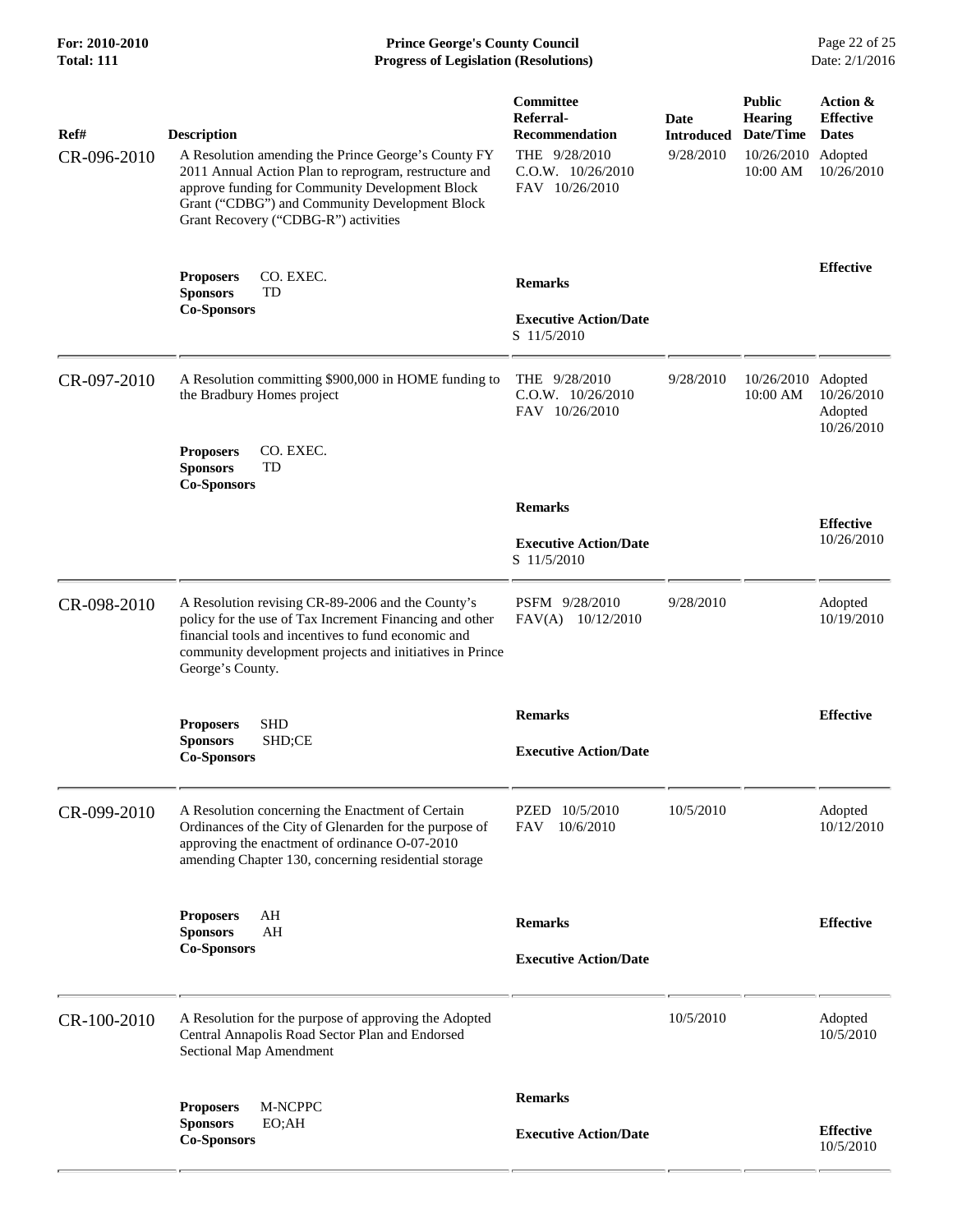| For: 2010-2010<br><b>Total: 111</b> | <b>Prince George's County Council</b><br>Date: 2/1/2016<br><b>Progress of Legislation (Resolutions)</b>                                                                                                                                            |                                                                          |                                         |                                              |                                                                       |
|-------------------------------------|----------------------------------------------------------------------------------------------------------------------------------------------------------------------------------------------------------------------------------------------------|--------------------------------------------------------------------------|-----------------------------------------|----------------------------------------------|-----------------------------------------------------------------------|
| Ref#<br>CR-101-2010                 | <b>Description</b><br>A Resolution approving the terms and conditions of<br>Negotiated Payments in Lieu of Taxes Agreement between FAV<br>Prince George's County and Laurel, LLLP                                                                  | Committee<br>Referral-<br>Recommendation<br>THE 10/12/2010<br>10/14/2010 | Date<br><b>Introduced</b><br>10/12/2010 | <b>Public</b><br><b>Hearing</b><br>Date/Time | Action &<br><b>Effective</b><br><b>Dates</b><br>Adopted<br>10/26/2010 |
|                                     | CO. EXEC.<br><b>Proposers</b><br>TD<br><b>Sponsors</b><br><b>Co-Sponsors</b>                                                                                                                                                                       | <b>Remarks</b><br><b>Executive Action/Date</b><br>S 11/15/2010           |                                         |                                              | <b>Effective</b><br>10/26/2010                                        |
| CR-102-2010                         | A Resolution approving the financing for the acquisition, THE 10/12/2010<br>rehabilitation and operation of a rental housing project by FAV 10/14/2010<br>Laurel, LLLP                                                                             |                                                                          | 10/12/2010                              |                                              | Adopted<br>10/26/2010                                                 |
|                                     | CO. EXEC.<br><b>Proposers</b><br><b>Sponsors</b><br>TD<br><b>Co-Sponsors</b>                                                                                                                                                                       | <b>Remarks</b><br><b>Executive Action/Date</b><br>S 11/5/2010            |                                         |                                              | <b>Effective</b>                                                      |
| CR-103-2010                         | <b>ASSIGNED</b>                                                                                                                                                                                                                                    |                                                                          |                                         |                                              |                                                                       |
|                                     | <b>Proposers</b><br>C.C.<br><b>Sponsors</b><br><b>Co-Sponsors</b>                                                                                                                                                                                  | <b>Remarks</b><br><b>Executive Action/Date</b>                           |                                         |                                              | <b>Effective</b>                                                      |
| CR-104-2010                         | A Resolution initiating a Sectional Map Amendment for<br>the Takoma/Langley Crossroads Sector Plan area to<br>provide a strong interrelationship between the Sector Plan<br>and zoning of land as a tool to implement land use<br>recommendations. | <b>Remarks</b>                                                           | 10/26/2010                              |                                              | Adopted<br>10/26/2010                                                 |
|                                     | M-NCPPC<br><b>Proposers</b><br>WC<br><b>Sponsors</b><br><b>Co-Sponsors</b>                                                                                                                                                                         | <b>Executive Action/Date</b>                                             |                                         |                                              | <b>Effective</b><br>10/26/2010                                        |
| CR-105-2010                         | A Resolution amending the compensation of the County<br>Executive and members of the County Council.                                                                                                                                               |                                                                          | 10/19/2010                              |                                              | Failed<br>10/19/2010                                                  |
|                                     | EO; TD<br><b>Proposers</b><br>EO;TD<br><b>Sponsors</b><br><b>Co-Sponsors</b>                                                                                                                                                                       | <b>Remarks</b><br><b>Executive Action/Date</b>                           |                                         |                                              | <b>Effective</b>                                                      |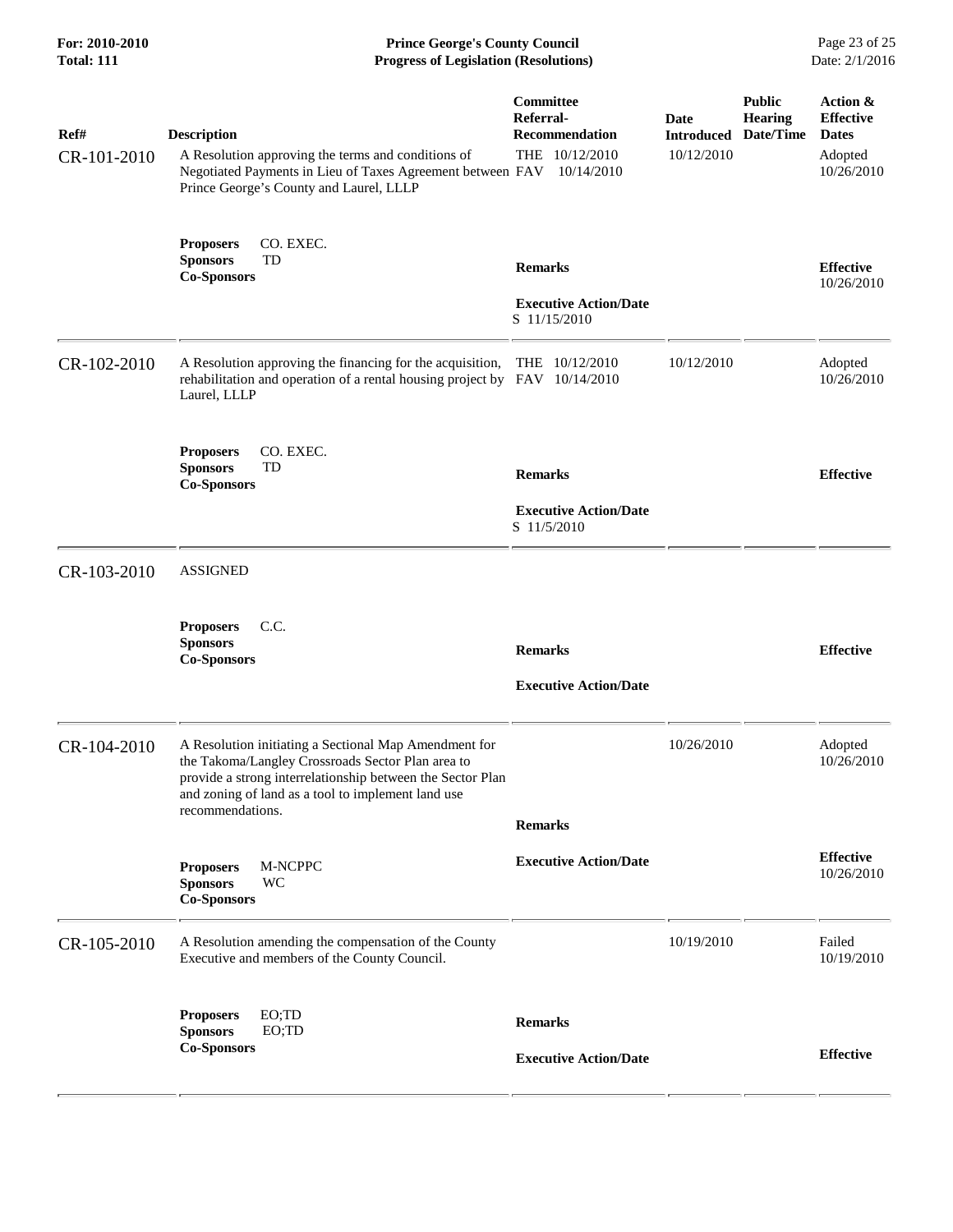**For: 2010-2010 Prince George's County Council** Page 24 of 25<br>**Progress of Legislation (Resolutions)** Date: 2/1/2016 **Total: 111 Progress of Legislation (Resolutions)** 

| Ref#<br>CR-106-2010 | <b>Description</b><br>A Resolution concerning the Equine Industry Task Force<br>for the purpose of extending and expanding the mission of<br>the Equine Industry Task Force.                                                                                                                                                                                                                                    | Committee<br>Referral-<br><b>Recommendation</b> | <b>Date</b><br><b>Introduced</b><br>10/26/2010 | <b>Public</b><br><b>Hearing</b><br>Date/Time | Action &<br><b>Effective</b><br><b>Dates</b><br>Adopted<br>10/26/2010 |
|---------------------|-----------------------------------------------------------------------------------------------------------------------------------------------------------------------------------------------------------------------------------------------------------------------------------------------------------------------------------------------------------------------------------------------------------------|-------------------------------------------------|------------------------------------------------|----------------------------------------------|-----------------------------------------------------------------------|
|                     | <b>Proposers</b><br>SHD;MB<br><b>Sponsors</b><br>SHD;MB<br><b>Co-Sponsors</b>                                                                                                                                                                                                                                                                                                                                   | <b>Remarks</b><br><b>Executive Action/Date</b>  |                                                |                                              | <b>Effective</b>                                                      |
| CR-107-2010         | A Resolution concerning the Agricultural Preservation<br>Work Group for the purpose of expanding the mission of<br>the Agricultural Preservation Work Group to review,<br>evaluate and recommend "low impact development"<br>technologies and other measures to improve agricultural<br>operations as recommended by the 2010 Equine Industry<br>Task Force, and amending the composition of the Work<br>Group. | <b>Remarks</b><br><b>Executive Action/Date</b>  |                                                |                                              | Adopted<br>10/26/2010<br><b>Effective</b>                             |
|                     | SHD;MB<br><b>Proposers</b><br><b>Sponsors</b><br>SHD;MB<br><b>Co-Sponsors</b>                                                                                                                                                                                                                                                                                                                                   |                                                 |                                                |                                              |                                                                       |
| CR-108-2010         | A Resolution establishing spending control limits on the<br>Fiscal Year 2012 Water and Sewer Operating and Capital<br>Budgets of the Washington Suburban Sanitary<br>Commission (WSSC).                                                                                                                                                                                                                         |                                                 | 10/19/2010                                     |                                              | Adopted<br>10/19/2010                                                 |
|                     |                                                                                                                                                                                                                                                                                                                                                                                                                 | <b>Remarks</b>                                  |                                                |                                              |                                                                       |
|                     | TD<br><b>Proposers</b><br><b>Sponsors</b><br>TD;CE<br><b>Co-Sponsors</b>                                                                                                                                                                                                                                                                                                                                        | <b>Executive Action/Date</b>                    |                                                |                                              | <b>Effective</b>                                                      |
| CR-109-2010         | A Resolution concerning financing related to Brandywine<br>Crossing Development District for the purpose of<br>approving a TIF proposal and certifications pursuant to<br>CR-98-2010                                                                                                                                                                                                                            |                                                 | 10/26/2010                                     |                                              | Adopted<br>10/26/2010                                                 |
|                     |                                                                                                                                                                                                                                                                                                                                                                                                                 | <b>Remarks</b>                                  |                                                |                                              |                                                                       |
|                     | MВ<br><b>Proposers</b><br><b>Sponsors</b><br>MB;SHD;TK;AH<br><b>Co-Sponsors</b>                                                                                                                                                                                                                                                                                                                                 | <b>Executive Action/Date</b>                    |                                                |                                              | <b>Effective</b>                                                      |
| CR-110-2010         | A Resolution concerning financing related to Kingdom<br>Square Development District and Kingdom Square Special<br>Taxing District for the purpose of approving a TIF<br>proposal and certifications pursuant to CR-98-2010                                                                                                                                                                                      |                                                 | 10/26/2010                                     |                                              | Adopted<br>10/26/2010                                                 |
|                     |                                                                                                                                                                                                                                                                                                                                                                                                                 | <b>Remarks</b>                                  |                                                |                                              |                                                                       |
|                     | <b>SHD</b><br><b>Proposers</b><br><b>Sponsors</b><br>SHD;TK;MB;AH<br><b>Co-Sponsors</b>                                                                                                                                                                                                                                                                                                                         | <b>Executive Action/Date</b>                    |                                                |                                              | <b>Effective</b>                                                      |